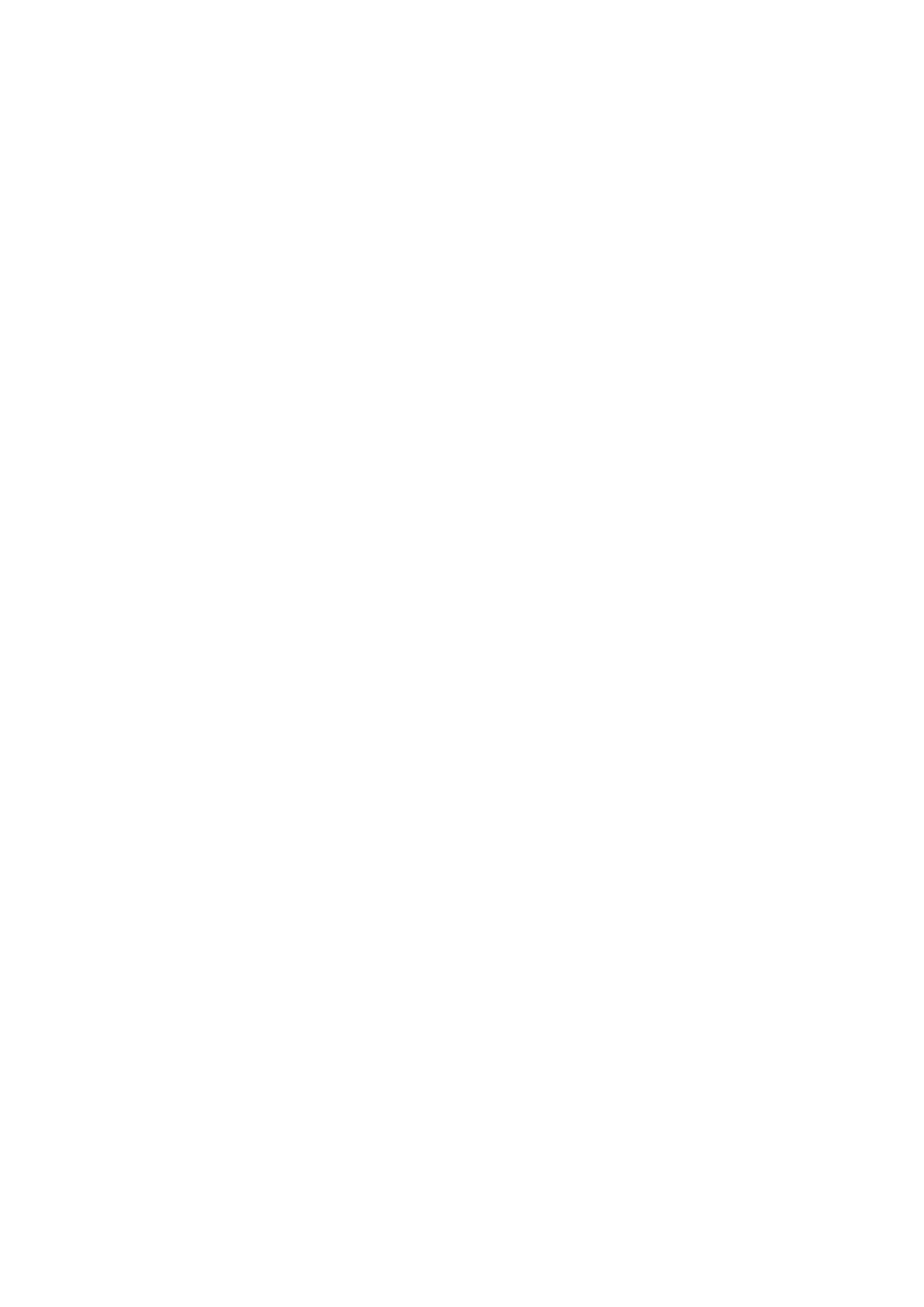### Abstract

In recent years, a lot of research has been done on the relation between the increase of land right related conflicts and the expansion of palm oil production in Indonesia. Many scholars put forth, that palm oil companies acquire customary land, without the communities' consent. The conflicts, which emerged from this, form the basis for this essay. Indonesia is a country of legal pluralism. Examining conflicts on land rights in a country of multiple legal orders requires an approach of anthropology of law. Emanating from this, this thesis aims at uncovering the factors, which are underlying the conflicts between *adat* (customary) communities and palm oil companies. The factors which are examined here include; first the different perceptions of property under customary and under state law. Second, the existing of multiple legal orders under which different claims for property are legitimate. And third, the different levels of power and access between customary communities and palm oil companies. I argue, that different perceptions of property lead to disagreements about how land is supposed to be acquired. I continue that the existence of different legal orders results in contradicting claims for legitimacy. Hereon, I argue that different levels of access to these legal orders determine the extent of power and thus determine the land expropriation. I conclude that all three factors are underlying the land expropriation of customary communities in Indonesia.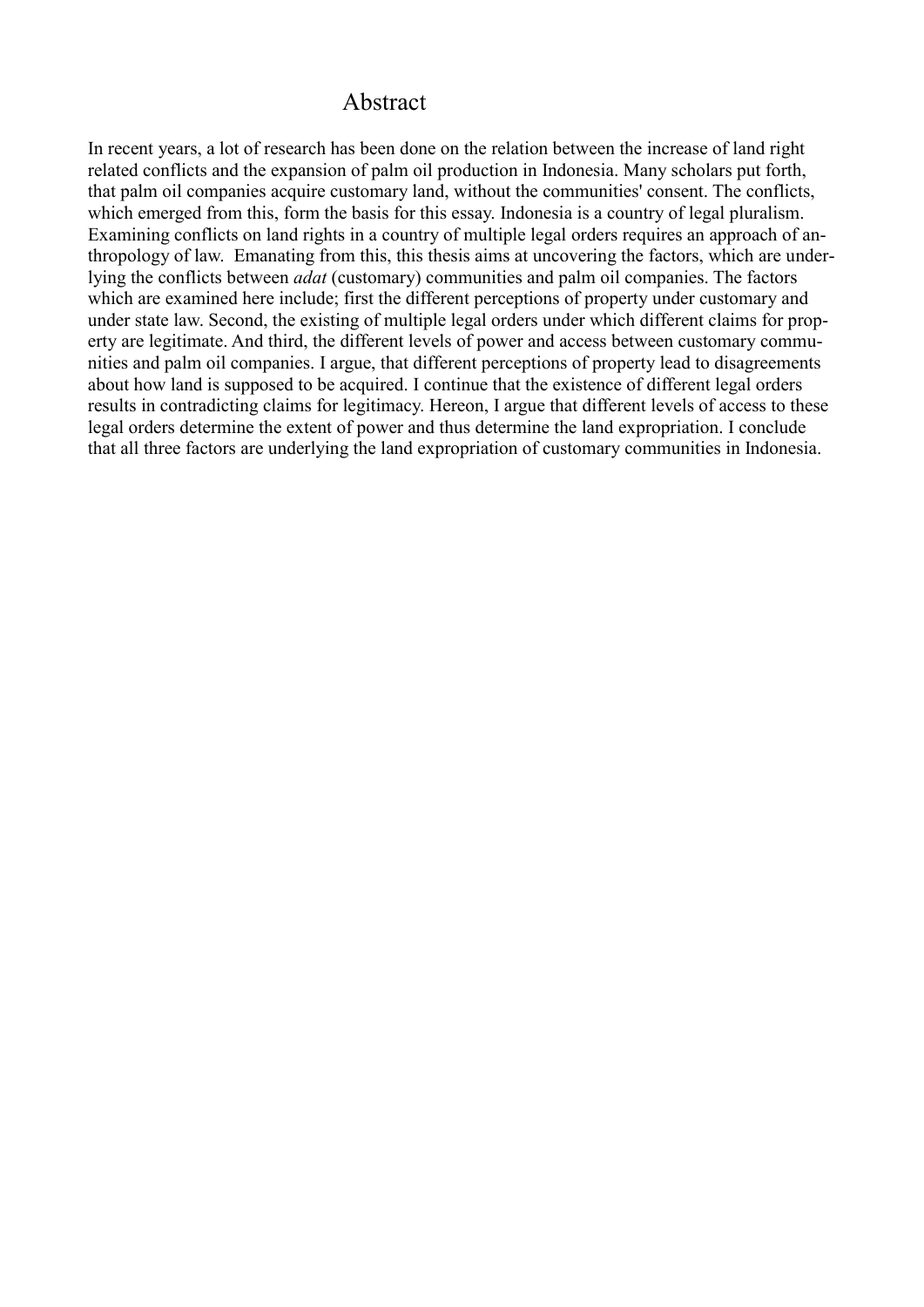# **Table of contents**

| 1. INTRODUCTION:                                                                | 1                       |
|---------------------------------------------------------------------------------|-------------------------|
| <b>1.1 RESEARCH OBJECTIVE</b>                                                   | $\mathbf{2}$            |
| <b>1.2 RESEARCH METHODOLOGY</b>                                                 | 3                       |
| <b>1.3 RESEARCH AREA</b>                                                        | $\overline{\mathbf{4}}$ |
| <b>1.4 STRUCTURE OF THE THESIS</b>                                              | 4                       |
| 2. THEORETICAL FRAMEWORK                                                        | 5                       |
| <b>2.1 INTRODUCTION</b>                                                         | 5                       |
| 2.2 PROPERTY                                                                    | 5                       |
| <b>2.2.1 THREE LAYERS</b>                                                       | 5                       |
| <b>2.3 SEMI-AUTONOMOUS SOCIAL FIELDS</b>                                        | 6                       |
| 2.4 ACCESS                                                                      | $\overline{7}$          |
| <b>2.5 CONCLUSION</b>                                                           | 9                       |
| 3. LEGAL AND HISTORICAL CONTEXT OF INDONESIA                                    | 9                       |
| <b>3.1 INTRODUCTION</b>                                                         | 9                       |
| 3.2 HISTORICAL BACKGROUND CONSIDERING CONFLICTS AROUND LAND RIGHTS IN INDONESIA | 10                      |
| 3.3 LEGAL REQUIREMENTS FOR PLANTATION ESTABLISHMENT                             | 11                      |
| 3.4 LEGAL REQUIREMENTS FOR LAND TENURE UNDER ADAT                               | 12                      |
| 3.5 LEGAL CONTEXT IN INDONESIA REGARDING CUSTOMARY LAW                          | 13                      |
| <b>3.6 CONCLUSION</b>                                                           | 14                      |
| <b>4. PALM OIL RELATED CONFLICTS</b>                                            | 15                      |
| <b>4.1 INTRODUCTION</b>                                                         | 15                      |
| <b>4.2 CONFLICT IN WEST KALIMANTAN/SANGGAU DISTRICT</b>                         | 15                      |
| <b>4.3 CONFLICT IN WEST SUMATRA</b>                                             | 19                      |
| <b>4.4 CONFLICT IN CENTRAL KALIMANTAN</b>                                       | 20                      |
| <b>4.5 CONCLUSION</b>                                                           | 22                      |
| <b>5. ANALYSIS AND FINDINGS</b>                                                 | 23                      |
| <b>6 REFERENCES</b>                                                             | 29                      |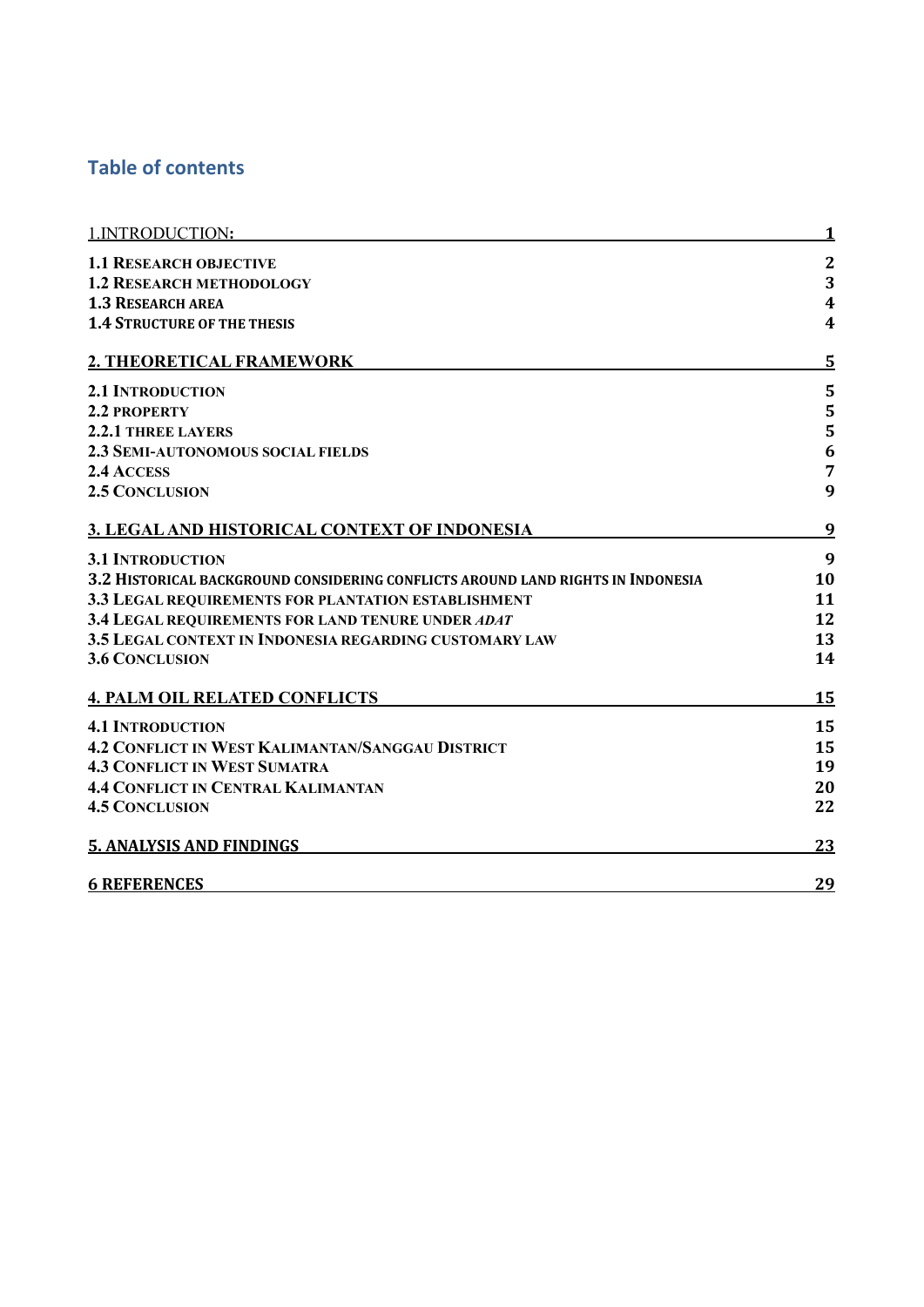# 1.Introduction**:**

This thesis aims to uncover the underlying causes of palm oil related conflicts in Indonesia, by examining cases of the region Kalimantan, located on the Borneo island of Indonesia and from the region of West Sumatra.

Palm oil production in Indonesia has significantly increased during the last ten years. Palm oil is used for a wide range of products, from soap over food to bio fuel. Indonesia's government has made significant revenues from palm oil production and its export. The government makes money of taxes, which are flowing through increasing private investment. The district authorities are often corrupted and make money through working for the companies, see chapter 4. Over the last years, the palm oil industry's contribution to Indonesia's Gross Domestic Product (GDP) has risen to 4.5 percent and palm oil export added for 3.5 million US dollars to government revenue (istockanalyst, 2009). This makes the palm oil industry a significant factor contributing to the country's economic growth.

The expansion of palm oil plantations in Indonesia brings with it severe consequences for indigenous communities. In recent years there were numerous cases of conflicts between *adat* (customary) communities and palm oil companies based on contradicting claims on land. The recorded conflicts indicate, that palm oil companies cleared customary land, without the communities' consent or acknowledging their rights. The province of West Kalimantan intends an expansion of palm oil plantations by five million hectares, which is more than the other provinces of Indonesia planned. At the same time West Kalimantan shows the second highest rate of oil palm related conflict in Indonesia. (Sirait,2009)

And yet (for the reasons mentioned above) its is in the interest of the government and the local authorities to keep increasing palm oil production (Colchester et al, 2006). To do that, more and more land needs to be cleared so that palm oil plantations can be build up. However, large areas of land in Indonesia are cultivated by customary communities since generations. Since customary communities like to keep on living on their ancestral land, the government had to consider how to provide the land for the establishment of palm oil plantations (Sirait, 2009). The government intervened in the self-governance of customary communities. First, the government made amendments to already existing laws on *adat* communities. Since the independence from the Dutch colonial rule in 1945, those laws indicated the recognition of customary local communities and their selfgovernance by customary laws and regulations. In 2002 however, the government added 'as long as it does not contradict with the national interest' (Sirait, 2009). Since the national interest is not further specified, the government made sure to be able to determine this interest according to the situation it faces. This has implications for customary communities in far as it might be interpreted as opposing state interest, if they oppose the establishment of a palm oil company. Second, customary communities are often left with no alternative than to engage with palm oil companies, once they settled. This engagement works via partnership schemes, see 3.3, which are claimed to be beneficial to customary communities. However, many recorded conflicts indicate the opposite. These schemes render customary communities completely dependent on the companies, because they have to purchase all farming input from the company. This puts the companies in a monopolistic position and decreases the possibility of self sufficiency and self determination of customary communities. Third, the government requires customary communities to move along the line of state procedures and grammar when it comes to the engagement with palm oil companies. Like this, communities have to formulate complaints and requests according to business standards as set by the government and the oil companies. Although *adat* is interpreted differently among customary communities in Indonesia, we can say that *adat* law in general differs from contemporary Indonesian state law, see chapter 3. So-called task forces were set up, which claim to represent every stakeholder concerned with the palm oil plantation and to be responsible for mediating between the two different forms of governance. However, again there is evidence of conflicts regarding the way these task forces are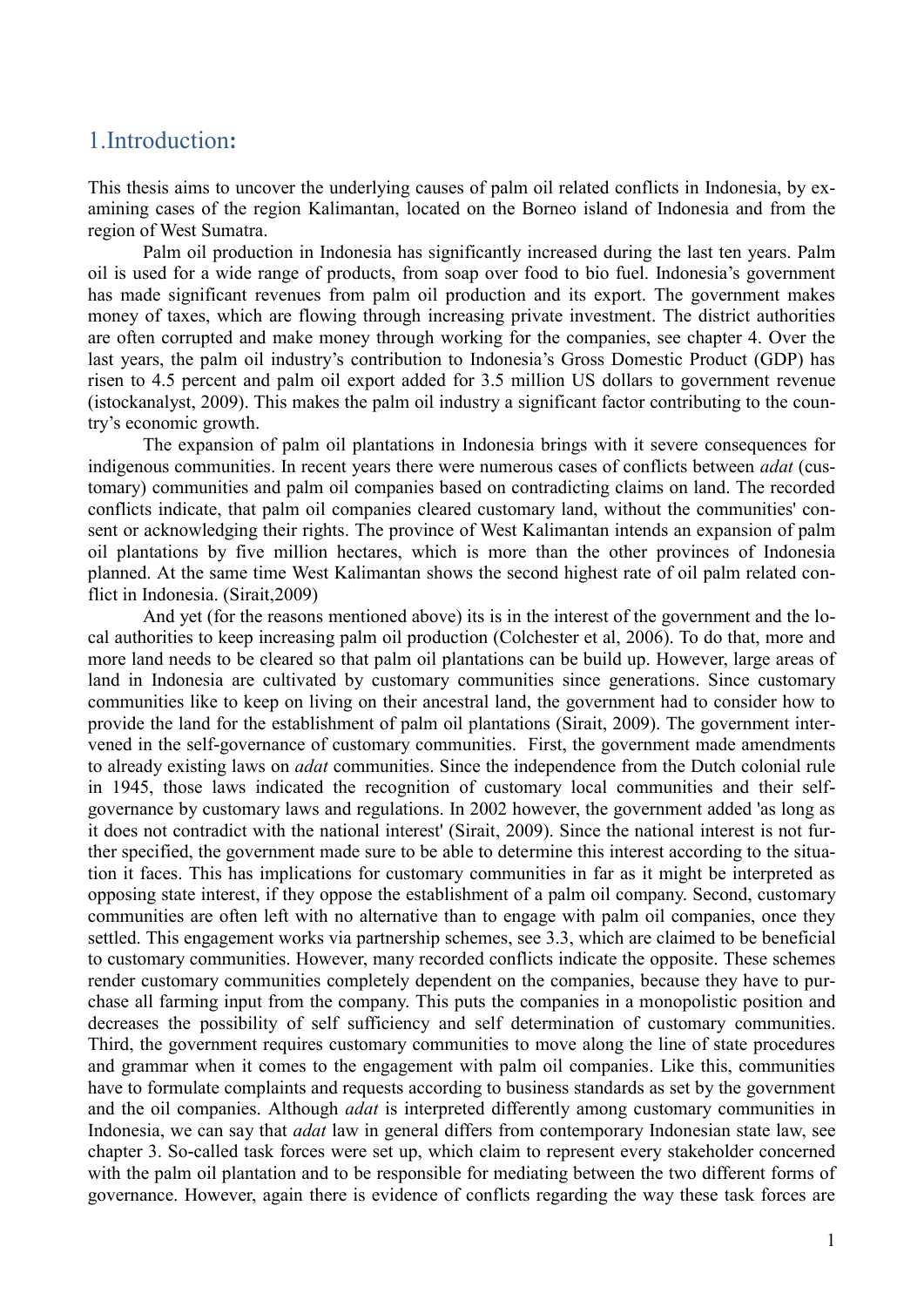operating.

The conflicts in Kalimantan and in West Sumatra, see chapter 4, illustrate the three mentioned forms of intervening by the government and the implications they had on the self-governance of local customary communities.

#### **1.1 Research objective**

A lot of research has been done, to show that the establishment of palm oil plantations is the source of many conflicts related to land rights in Indonesia. Many scholars have acknowledged, that palm oil plantations are often established on customary land without the communities' consent or acknowledging their rights. Knowing this, I want to examine the processes by which new land for plantations is acquired and why these seem to be breeding grounds for conflict.

Indonesia is a land of legal pluralism, where having legitimacy to use a land means something different under state law than under customary law. Yet I think, that the source of the many land right related conflicts goes beyond the difference in laws. The exercise of power often plays a role in these conflicts. That means we have to consider the social and political context of the conflicting parties. Only considering the legal context would not be enough. Therefor, I argue from an anthropological perspective on law. Throughout this thesis, I argue that the government, the district authorities and the palm oil companies are using several sources of power to fundamentally constrain the self-governance of customary communities. So while I will stress the historical background of the conflicts and the differences between state and customary law concerning land acquisition, I will focus on the difference between customary communities and palm oil companies in accessing power to examine whether this impacts the outcome of the conflict. Interesting for the reader is, that there are other factors contributing to the ignorance of complaints and requests of customary communities next to following customary procedures instead of state procedures.

To support my findings, I revert to a comprehensive theoretical framework. I use concepts by von Benda-Beckmann (2006), to conceptualize the differences in perceiving property relations between customary law and state law. This will help the reader to understand that there exist different legal orders in Indonesia. I will outline Semi-Autonomous Social fields (Falk Moore, 1972), to show that these different legal orders can be understood as separate fields in which different claims for land rights are legitimate. In other words, it provides a concept for explaining why *adat* claims for land are legitimate among *adat* communities since generations, but not under state law. This shows the reader that there are different arenas to make claims legitimate, which leads to conflict. However, we will soon notice, that these legal orders are not as equal in power. Therefor I introduce theories, which dwell on the role of power and access in conflicts (Ribot, 2002, Sikor and Lund, 2009, Sjaastad and Cousins, 2008, Ribot and Peluso, 2003, Cheyns, 2012). Like this, I can give the reader an understanding of how power and authority are exercised in Indonesia to acquire land and to detain customary communities in the attempt to complain about it. The cases of Kalimantan and West Sumatra exemplify these assumptions. The mentioned theories will provide the reader with a conceptual framework, which will facilitate the reconstruction of my findings.

Based on this I attempt to dismantle why customary communities can be expropriated by palm oil companies in Indonesia. To do that, I formulated the following research question: *What are the factors underlying the land expropriation of customary communities by palm oil companies in Indonesia?*

Hereby, I focus on three factors and examine the impact they have on the land expropriation. First, I examine the impact, which different land tenure systems have on the expropriation of customary land. Second I focus on the different legal arenas in Indonesia to have a claim for land legitimized and the impact they have on the land expropriation. Third I focus on the impact, which the distribution of power and access has on the expropriation of customary land.

The analysis of these factors will provide the reader with information on how land is ac-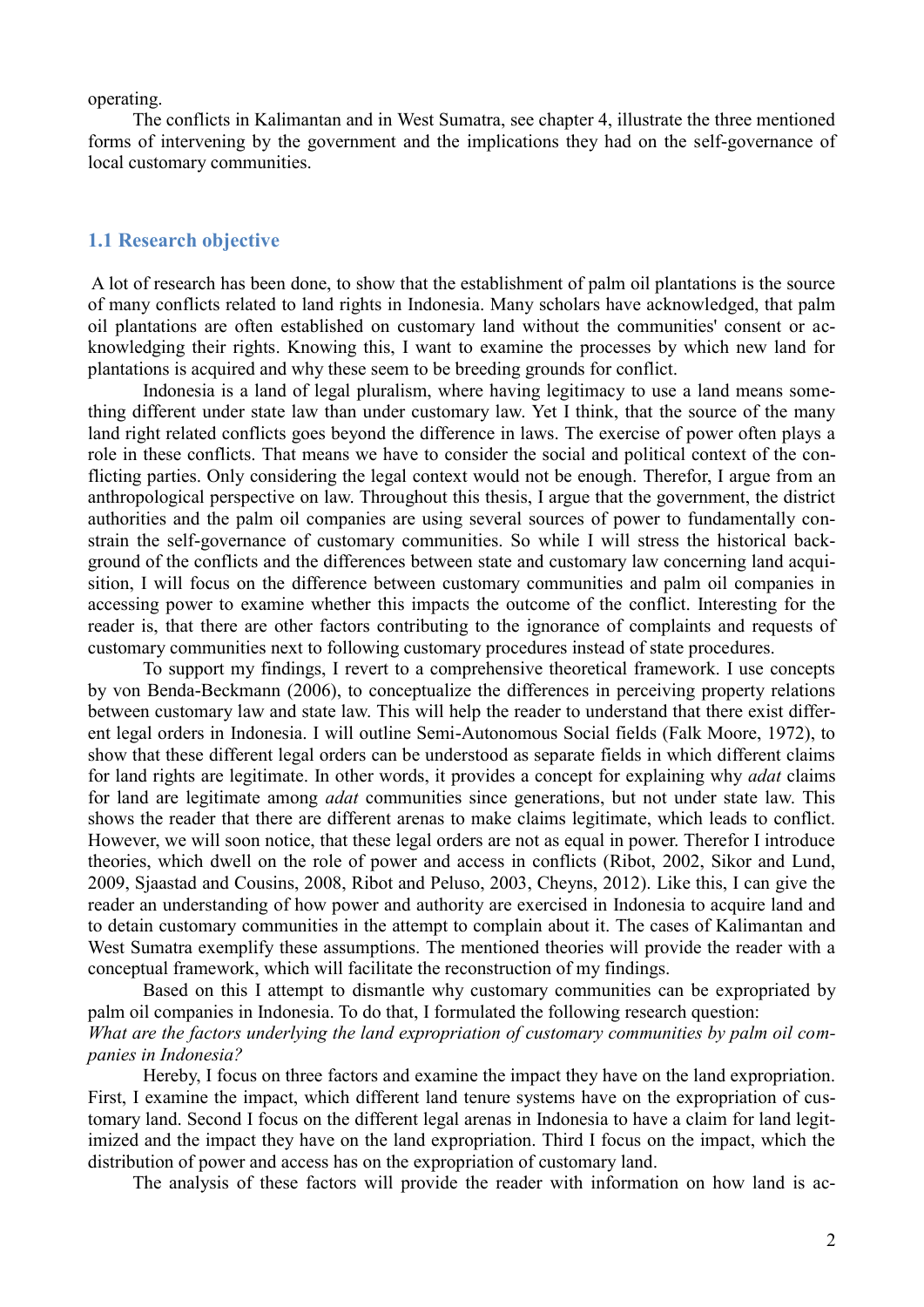quainted, controlled and managed under customary as well as under state law. Moreover, the analysis will illustrate why each of the conflicting parties feels legitimate in its claim for land. Finally it will dismantle if having access to the legal field of the state means to have power over the land expropriation.

### **1.2 Research methodology**

To gather as many and as diverse information on the topic as possible, I read a broad selection of academic articles and looked into already existing (field) research on the topic. To get insight into the current legal concept of Indonesia, I first read in the history of the country. Although the precolonial history of Indonesia is important, I will not go into detailed events. I rather touch the topic to explain the resulting legal system which is crucial to the existing legal pluralism in Indonesia. I am aware that there is no common *adat* and that there are many different interpretations of it existing in Indonesia. Because of its vagueness, the concept of *adat* somehow created a platform for political opportunism throughout the last century. I will however not stress the subject in this thesis, because it would exceed its scope. This includes that I will not dwell on conflicts within customary communities. In short I will focus on three cases of conflicts reported between local customary communities and palm oil companies and district authorities in West and Central Kalimantan as well as in West Sumatra. Another limitation of this thesis is that it is merely a literature study. This means I did not carry out field research and gathered my information from other on-site work or secondary literature. I tried to include articles from both authors from outside and inside Indonesia in order to gain a view as accurate as possible. Extensive case studies as carried out by Sirait (2009) or by Colchester et al. (2006) are very helpful to get a better insight into the reality of people directly affected by the expansion of palm oil production. Obviously the limitations here are my incapacity to understand the Indonesian language and that I rely on the experiences of other researchers.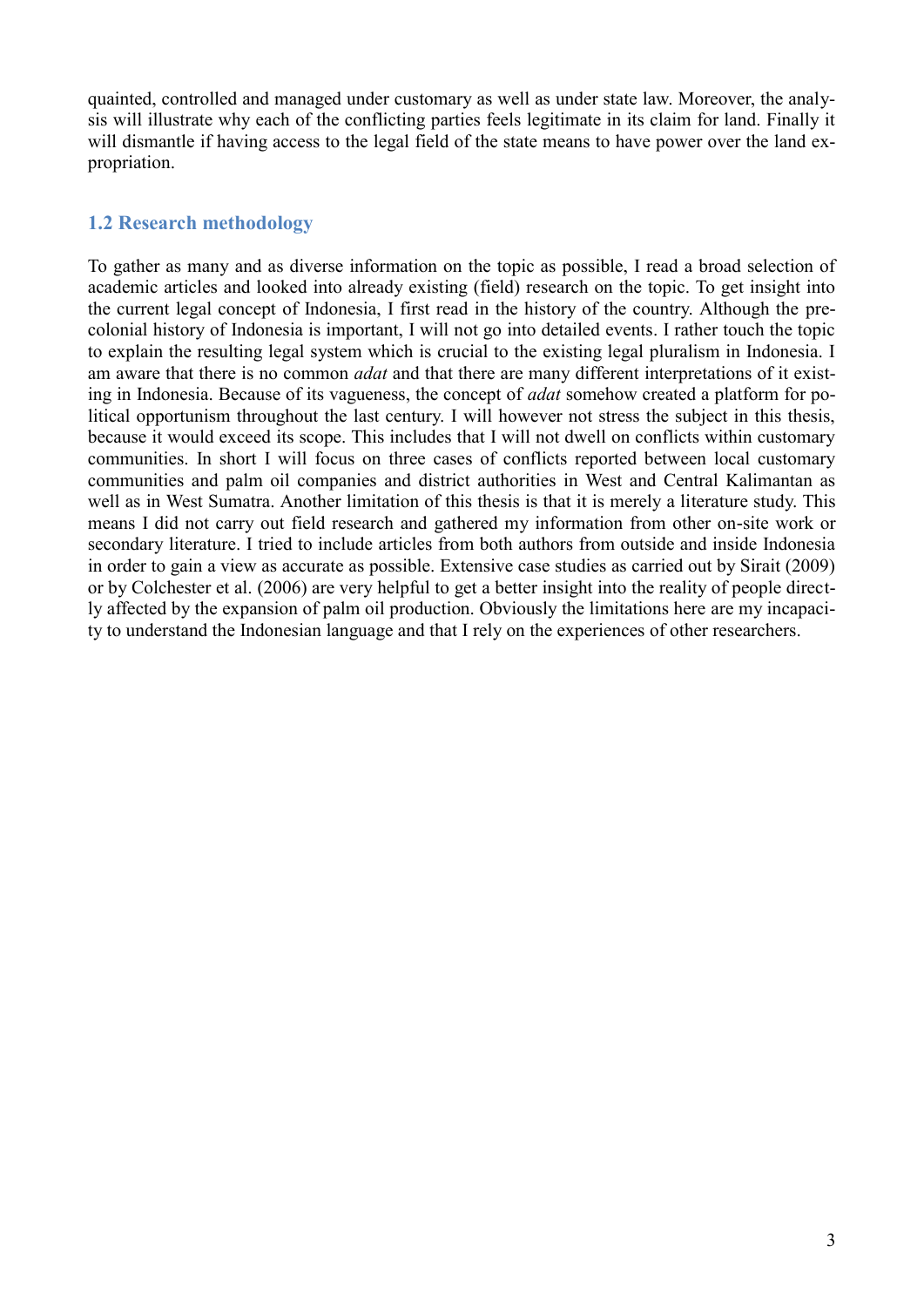#### **1.3 Research area**

As indicated in the map below, the region of Kalimantan is located on the Borneo island of Indonesia. The first case described in chapter 4 is located in West Kalimantan. There are approximately four million people living in West Kalimantan (Sirait, 2009). The most common forms of agriculture in the region are mixed rubber gardens and palm oil. As mentioned above, the region of West Kalimantan is supposed to expand its palm oil plantations by five million hectares. At present time, West Kalimantan accounts for six percent of Indonesia'a palm oil production, with 0.35 million hectares used for oil palms (USDA, 2009; Potter and Badock, 2004; Colchester et al., 2006 in Rietberg, 2010). The second case described is located in Central Kalimantan. Central Kalimantan accounts for one million hectares planted with oil palms and a further 3.4 million hectares allotted to oil palm plantations. The third case described is located the village Pondok Damar and is not related to the establishment of a palm oil plantation. The village of Pondok Damar is located in West Sumatra.





*(*<http://www.indonesiamatters.com/86/indonesian-provinces-map>*, accessed 24 Februari 2013)*

#### **1.4 Structure of the thesis**

After introducing possible reasons for conflicts around land rights considering palm oil production in this chapter, I will provide the theoretical framework in chapter 2. The theoretical framework includes concepts, learned in previous courses. I will dwell on concepts of legal pluralism and ideas on categorizing property as well as on theories of power and access.

Subsequently in chapter 3, I will provide the reader with detailed information on legal requirements considering land acquisition under state and customary law. Chapter 3 also deals with state policies, with regard to customary self-governance. In chapter 4, I will display three cases in which conflicts on land expropriation have been reported. The case studies entail describing the process of establishing palm oil plantations. In chapter 5, I analyze my findings based on the conceptual framework. I connect the concepts of property, legitimacy, power and access to the information of the case studies. Like this I can draw comprehensive conclusions at the end of chapter 5.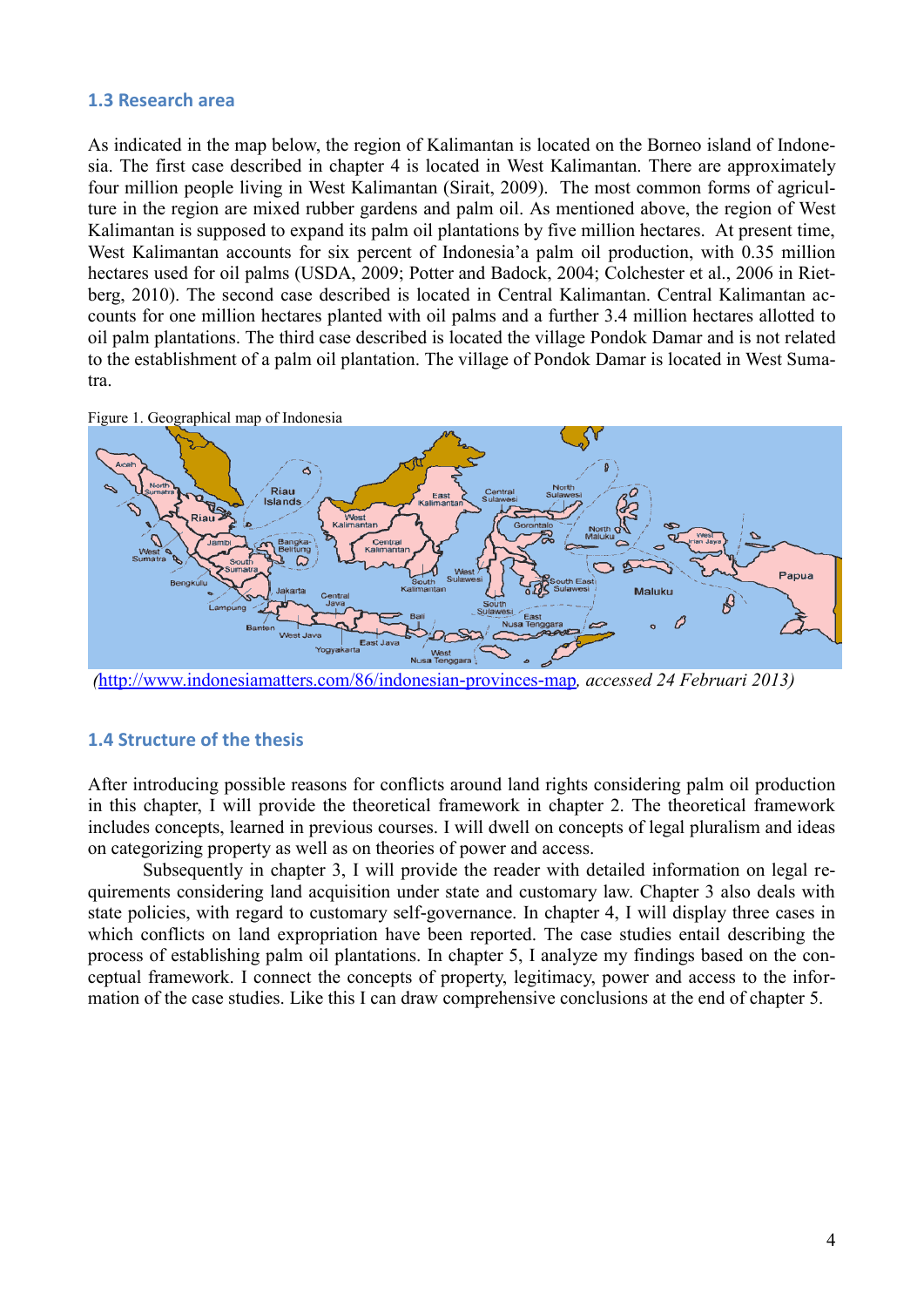# **2. Theoretical framework**

#### **2.1 Introduction**

Throughout this chapter I will introduce the theoretical framework, which builds the conceptual foundation for analyzing the conflicts between customary communities and palm oil companies, which are illustrated in this thesis. Throughout this thesis I argue, that customary communities and the government of Indonesia have fundamentally different understandings of property. I will approach how these differences can be explained by reverting to concepts of property by von Benda-Beckmann et al (2006) in 2.2. Subsequently in 2.3 I will elaborate the concept of Semi-Autonomous Social Fields (Falk Moore, 1972) to illustrate that there are different arenas to claim legitimacy for land rights. This enables me to reconstruct two things in later analysis. Primary, different understandings of property relations are a part of reality in Indonesia. Secondly, there are different arenas in Indonesia where legitimacy can be claimed. However, it is crucial to identify that levels of access to those arenas shape the outcome of the conflicts between customary communities and palm oil companies in Indonesia. I will revert to concepts of power and access in 2.4. Those concepts provide an analytical tool to dismantle the establishment of power relations and the impact they have on accessing different Semi-Autonomous Social Fields and ultimately the outcome of the conflicts displayed in this thesis. 2.5 displays a brief summary of this chapter.

#### **2.2 property**

The concept of property is complex and understood very differently among cultures. In order to provide an analytical tool to examine property relations, von Benda-Beckmann et al (2006) developed a concept differentiating between three categories of how to perceive the notion of property. They explain differing definitions of it, by going from categorical rules of property over concrete relations between property and its holders, to differing ideological identifications with property and its meanings. By bringing these concepts forth we can capture different understandings of the term property. In this paper I argue, that property is understood differently under *adat* and state law.

#### **2.2.1 three layers**

The legal-institutional layer describes property relations as categorical. It provides an analytical framework for general categories of property relations, which are constructed by property- holders and objects and rights as well as obligations attached to these. Rules and procedures within this structure are created by legal institutions. The legal institutional layer differs between societies. Whereas it is treated as an individual legal sub-field in very institutionalized societies, it is inherit to the way of living in less institutionalized societies. Family relations and inheritance for example play a crucial role in the structure of *adat* communities and are also incorporated in the way property is handed on. Under state law, property is handled as one of many different legal sub-fields. Nonetheless, it is suggested by the authors to use this layer as a tool to compare different categorical property relations. It is indicated that property is essentially linked to other mechanisms such as the market and the infrastructure. So with this layer we can illuminate the difference between customary and state law when it comes to the categorical understanding of property.

The authors develop the concept 'bundle of rights', which can be used to analyze different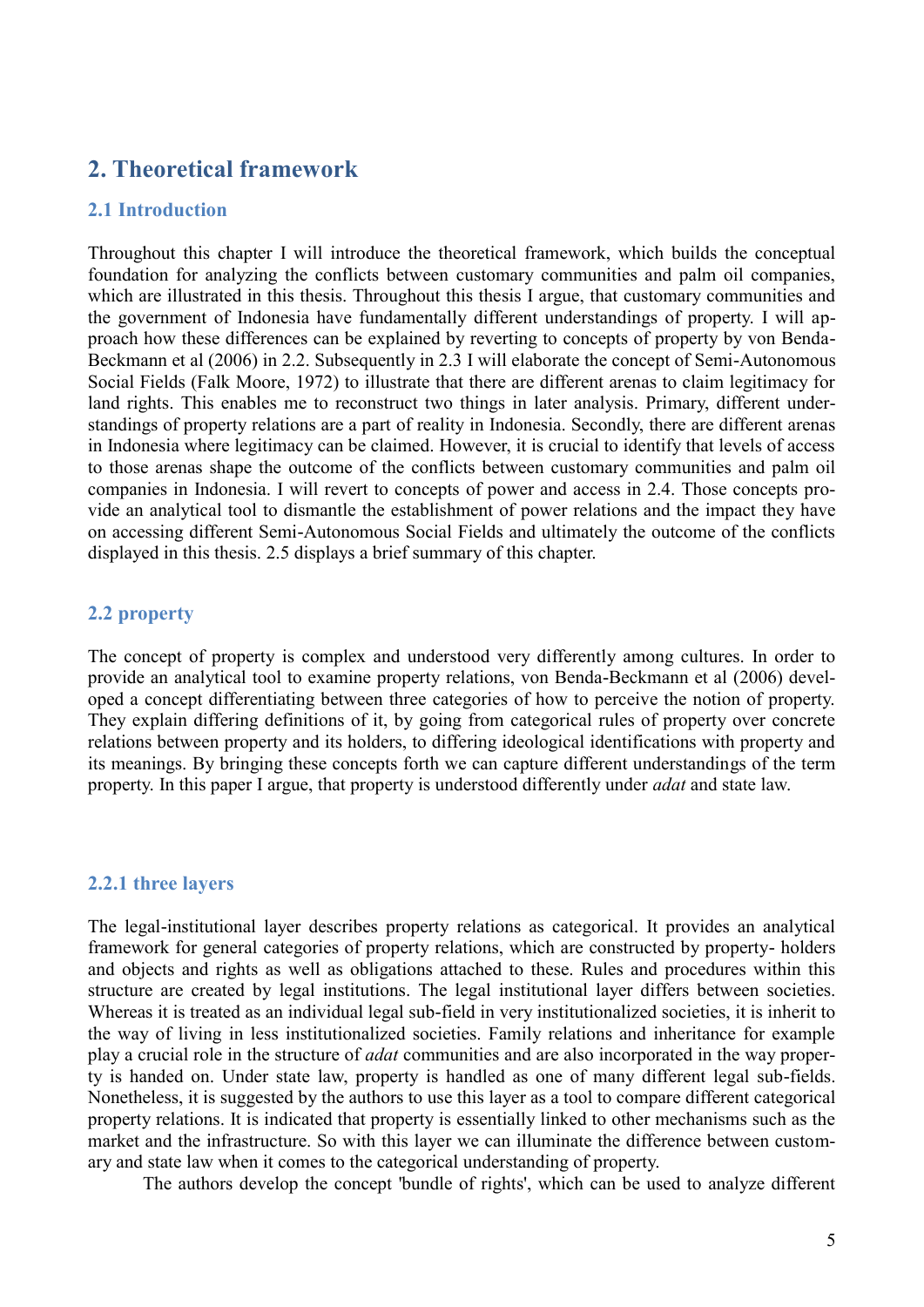aspects within specific categories of property rights. 'Sticks' are a metaphor for benefits, responsibilities and conditions of property rights. In this case, it is interesting to focus on respective politics for transferring land rights, inheritance on the one and signing documents over on the other hand.

Arguing that the relationships between property-holders has to be taken into account, the authors develop the layer of 'concretized social relationships'. Within this layer, property is not defined by category but rather by its characteristics, such as who is the holder, the manager, which is the object, how old it is and so on. Focusing on this thesis, the concept of this layer is a useful tool to unfold rights, which have established themselves or changed over time in respect to different actors. A state forest for example, which has been managed by a neighboring community and transferred into sacred land over decades, can hold the interests of several actors at some point. An *adat* community claims the area of land because it has cultivated it since decades, while the palm oil company claims the area because it has obtained a permit to use the land from the National Land Agency. The National Land Agency claims the land because the government has deemed the area as state domain.

According to von Benda-Beckmann et al (2006), it is important to understand the respective ideology when analyzing property rights. The ideological layer is useful to explore the perspectives on property rights and relations of indigenous communities and their environment- physical as well as social. To incorporate ideology is essential when trying to understand how legal institutions and property rights are represented and employed in different societies. Moreover, it is useful for the examination of the influence ideologies had over time on perceptions of property. For this thesis it is important to include the ideological layer, because we can observe that the state law was influenced by the colonial rule and is directed towards private property rights and formal contracts to make agreements. Customary communities did not incorporate the Dutch legal system into their own and thus follow a different ideology directed towards tradition and oral agreements.

#### **2.3 Semi-autonomous social fields**

However these different understandings are not the source of the conflicts related to land rights in Indonesia, but rather the different arenas in which property can be claimed and in how far one has access to these arenas. Therefore I introduce the concept of Semi-Autonomous Social fields (Falk Moore, 1972) here. This concept elaborates that there are different laws, rules and procedures which are legitimate in one Semi-Autonomous Social Field but do not have to be in another. Throughout this thesis it will help to understand why customary communities and palm oil companies each claim legitimacy for their claims related to land rights.

One difficulty throughout the analysis of this paper will be to explain the different understandings of legitimacy in a context of legal pluralism. The following part will elaborate a concept, which gives a space to several parties analyzed as different but equal social units.

Sally Falk Moore (1972) established a concept, suited for the study of law in complex societies regarding the social context and its change over time. This concept, Semi-Autonomous Social fields (SAFs), analyzes the semi autonomy of social spheres. That means, it describes a specific social field, say a corporate group, with its internally established rules, norms and symbols within a broader social context, which also consists of its rules, laws, norms and symbols. The central argument of this discipline of analysis is that a semi-autonomous social field can be studied as a social unit, able to induce and enforce own rules and laws while it is simultaneously exposed to more general rules and laws and their adaptations over time. To explain this abstract concept, the author gives an example of a corporate group within itself as a semi-autonomous social field and within the context of a network of corporate groups as another, more broader semi-autonomous social field. However, the SAF is not determined by the extent of its organization, like a corporate group, but rather by its range of autonomy. In other words, the field's limits are determined by how far its internal rules are accepted or can be enforced.

For this thesis, it is interesting how the author approaches how the SAF, as a field with inter-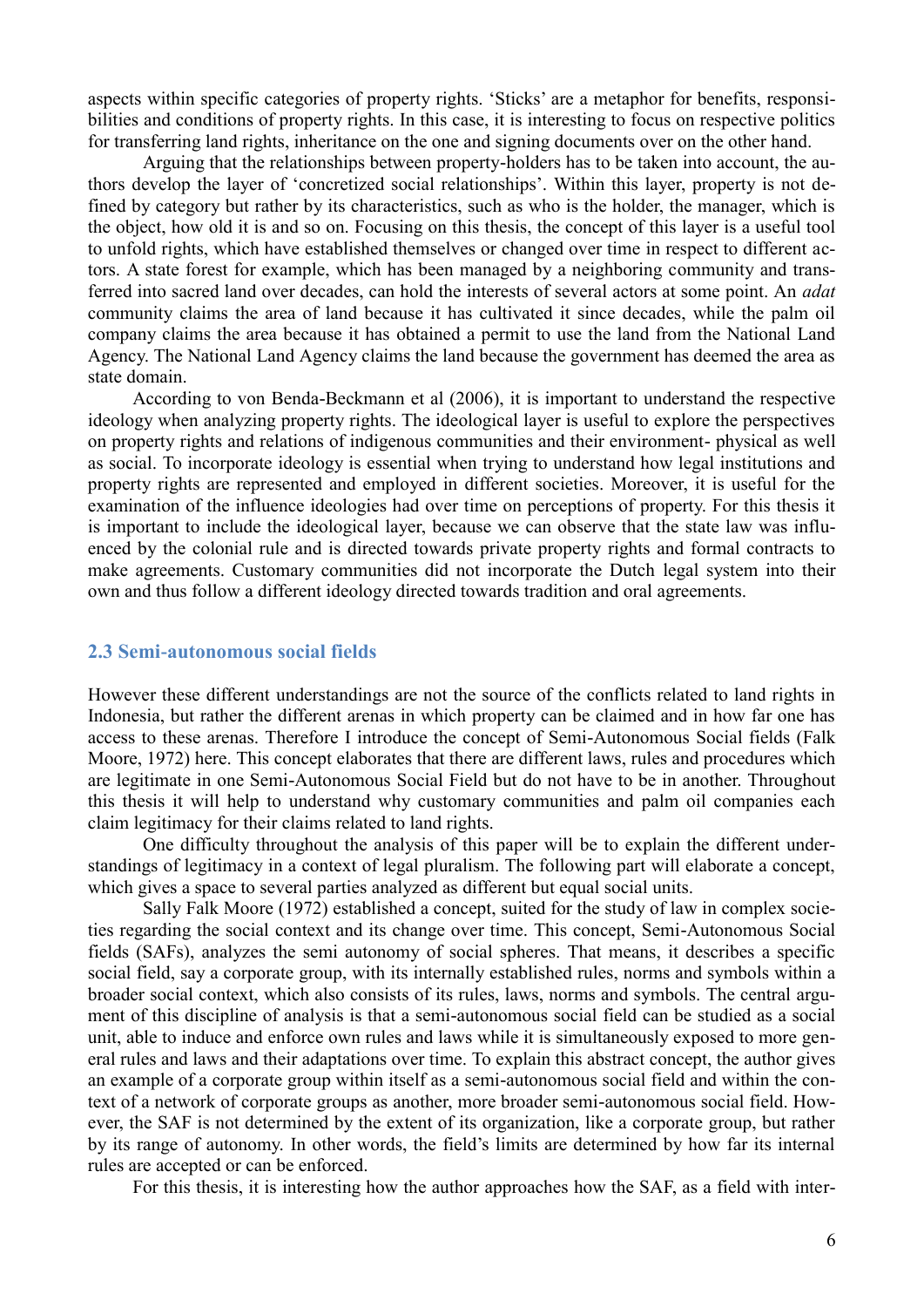nally legitimate rules, acts on policies and laws legislated by government agencies and institutions which may have changed over time. This confrontation of different sets of laws, which are internally seen as equally legitimate, brings forth consequences for both fields as will be elaborated in the following chapters. For example, it is accepted by the customary community that a family owns a plot of land because it has been inherited in that family for a long time. However, if the family tries to make its claim for the land legitimate under state law, this argument will not suffice because the rules determining land ownership are different under state law. Therefore, to have an analytical tool like SAF, will facilitate the analysis of different understandings of legitimacy in a context of legal pluralism.

#### **2.4 Access**

Different scholars have acknowledged, when studying different societies, that there is often a gap between legislating policies and the implementation of them. Ribot (2002) recognized that there is an important gap between official property titles and access to resources. This acknowledgement is important for this paper, because it can facilitate the analysis of different reasons behind claims for the same resource. In this part, I will draw on findings of Ribot(2002), Sikor and Lund (2009), Sjaastad and Cousins (2008) and Ribot and Peluso (2003), who all differentiate in their own way between formal granting to rights and access to use. These access theories have in common, that they go further than observing only the official rights to benefit from a resource. They enable the analysis of different claims to land with respect to who is actually benefiting from the resource. For this thesis that is essential, because it tries to capture claims to land in an environment of legal pluralism, because customary as well as state institutions claim legitimization. At the end of this section I refer to Cheyns (2012) to display that there is a dominant form of rules and procedures for articulating claims to land rights.

In his article "Theorizing access: forest profits along Senegal's charcoal commodity chains", Jesse C. Ribot (2002) emphasises the distinction between policy prescriptions and actual practices. Referring to policies about property rights, he stresses that the access to resources has to be analysed by encompassing more aspects than legalistic concepts of ownership. Those are aspects like structures within a group, relations, status and mechanisms like coercion or rent. These aspects are, next to legal ownership, also contributing to whether someone has access to resources or not. It is emphasised, that the access to resources is determined by formal and informal rules directed by both, state and non-state actors. For example, the land tenure system of *adat* communities relies on inheritance, status in the community and cultivation. This has to be taken into account when we want to understand how communities manage property and why they disagree with the plans of palm oil companies to manage it.

A major point of the text is, that benefits are not necessarily depending on ownership, but on status in a given society. He illustrates this on an example of a village, which owns property but lacks sufficient access to technology, the market and essentially to the state. The one, who does have access to those resources however is also able to benefit from the land. So it is important to pay attention to underlying power relations. This point is crucial for this thesis. The government wants to increase the output of oil palms. Customary communities cultivate areas since generations, thus have access to the resource- the land. However, they lack access to capital and markets. Palm oil companies have access to capital, the market and get permits to use the land from the government. Ribot and Peluso (2003) also support, that access to important resources, like markets, tools and knowledge determine people's ability to benefit from natural resources without having the property titles.

Further on, Ribot and Peluso (2003) differentiate between access, as 'the ability to benefit from things' and property as 'legitimate social relationships'. (p.153) This is important when we want to analyze why claims for property by customary communities are not seen as legitimate by the state although they are accessing the land.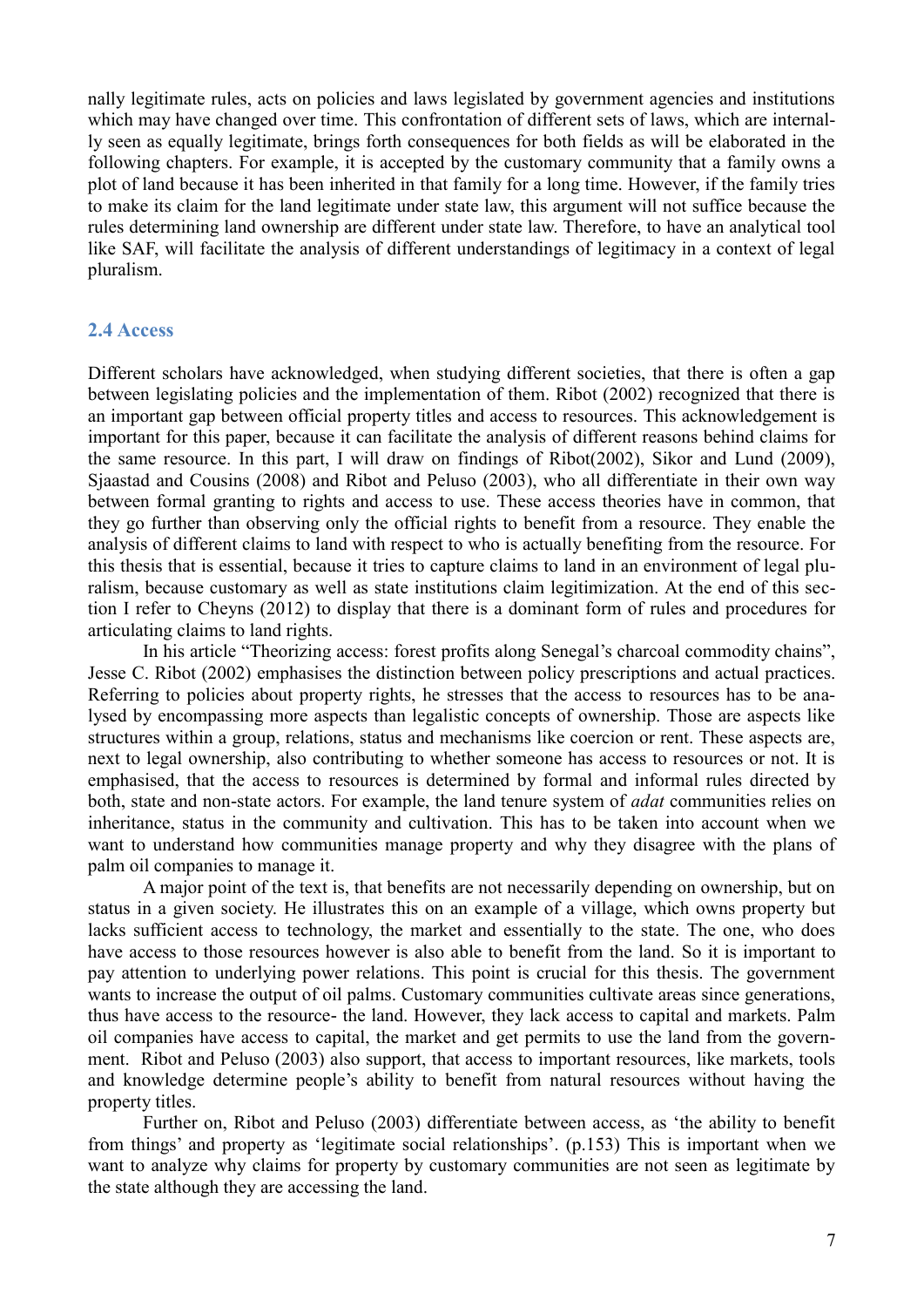Sjaastad and Cousins (2008) pick up on the concept of formalization of land rights and also point to the danger to think that formalization can be used as a universal tool to guarantee access and to remedy insecurity of tenure. This aspect comes forth in chapter 4, where we will see that contracts between customary communities and palm oil companies are breached and farmers are left with less land then agreed upon.

Ribot's (2002) 'access mapping' aims at encompassing all relevant factors to 'who benefits how much and from what'. The approach contains identifying every actor along the commodity chain and evaluating the income and profit at each level along the commodity chain. Moreover it entails evaluating the distribution of benefits and income within the group, so that the maintenance and the control over these benefits can be unfolded and mapped. In short the analysis considers both, the distribution of profit and the underlying structures of maintenance and control of that distribution. This concept entertains an important aspect of the conflicts between customary communities and palm oil companies. Many members of *adat* communities report, that the palm oil companies take a great share of the profit while they do not have enough to support their families. Throughout the case studies in chapter 4 communities report that they feel that only a handful of people profits from the palm oil plantation. This often refers to the leaders of the various stakeholders of the palm oil production- customary leaders, government officials, district authorities and company managers.

Sikor and Lund (2009) provide an insightful elaboration on access in terms of power and authority, which will also be useful in the analysis later. They argue, that access and property are closely interrelated with the extend of power and authority, concerning natural resources. Their central argument is, that people want to get their claims of access to particular resources legitimized in times of economical change for example when they are required to defend them. This strive for legitimization is simultaneously creating or maintaining a politico-legal institution, which is executing it. In other words, access only becomes property after being recognized by a politico-legal institution, and this institution in turn is only legitimized if people in question are listening to it (Lund, 2002 in Sikor and Lund, 2009). Throughout the following chapters it will become apparent that property rights are more often established through the execution of power than through having access to the resources in question. So this concept is useful to dismantle power relations underlying the conflicts and in how far they are influencing their outcome.

The authors identify the political dynamic of property rights as the struggle between several parties to gain authority over the other(s). Thereby or therefore, they are establishing, confirming to or erasing authority, expecting to be able to benefit from it. This is especially applicable in postcolonial contexts, because there are several institutions trying to (re)gain their legitimacy authorized. This point will come forth when we examine post-colonial Indonesia. Different regimes struggled over authority after the independence from communist over authoritarian to decentralized governance. The concept will help to illuminate the implications those struggles had on customary law. Sikor and Lund (2009) engross the importance of legitimizing practices and indicate that governments can change legal practices through policies and statements without actually changing legislation. Important for local struggles over land rights is therefore the notion of public, private, common ownership, which can be changed inadequately and add to a misinterpretation of existing land rights.

As already indicated above, another crucial condition for legitimacy is that a wider range of people accept the authority of an institution, or that the institution is able to enforce its authority through other means of power. Other means of power, like the army or police, can act as a tool to grant property rights. Many communities report that they have been threatened by the police and the task force when thy articulated their complaints about the palm oil company. Throughout the following chapters will become apparent that intimidation is used in order to keep communities from opposing the palm oil companies. Power and authority than interact like property rights and access. They are not separable from each other and have to be analysed considering how they are actually employed and how they are manifested.

Throughout the next chapters we will see that during the struggle to get their claims legiti-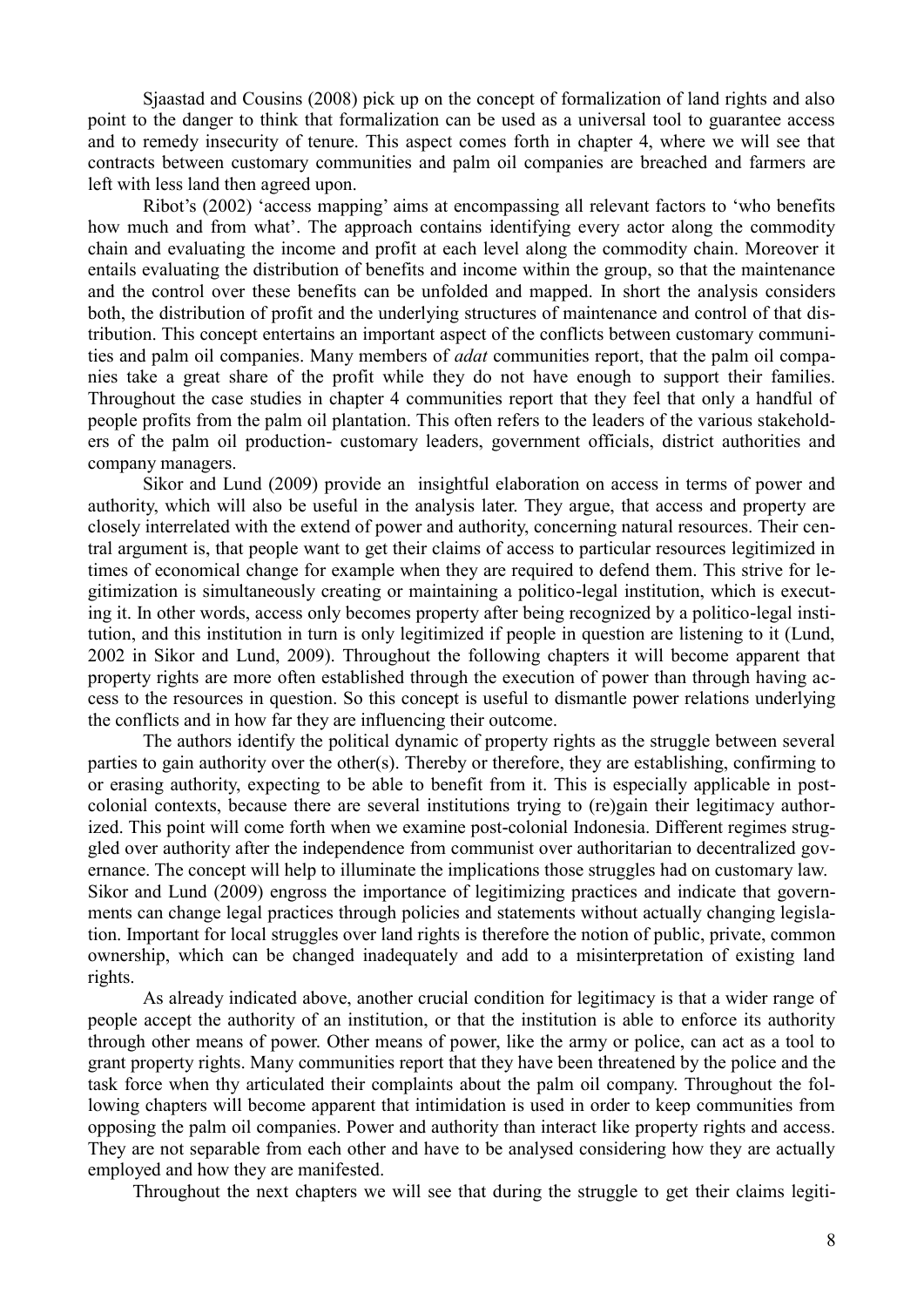mized, customary communities have to articulate their requests and complaints according to procedural standards used by he government. Emmanuelle Cheyns (2012) picks up a concept, which focuses on the gap between customary communities and international stakeholders created by forms of knowledge and language norms. She explains that requests or complaints by customary communities are often ignored because powerful stakeholders claim that community members lack a liberal and professional form of articulation. Non Governmental Organizations explain that even if the content of a complain is appropriate, it is still not recognized because communities convey the message wrong. Emotions like anger and frustration are discredited through making it seem misplaced in a discussion related to land rights. In chapter 4 we will see that customary communities wrote letters of complains, which were ignored. Moreover, they were discouraged from pursuing their requests because they did not have written proof of ownership and could therefor not defend their claim in front of the government. Other communities were told that they should not continue to fight disagreements they had with the palm oil company after engaging in a contract, because they lack the ability to understand the technicalities of the contracts. Cheyns (2012) illustrates that customary communities are often exposed to a forum, which is dominated by international stakeholders and a professional or technocratic form of language. The following chapters will outline that customary often have to adjust to those forums in order to articulate their complains and requests.

#### **2.5 Conclusion**

It is difficult to summarize this chapter, because all of the concepts mentioned are important for understanding the conflicts between *adat* communities and palm oil companies and will recur in the analysis. However, I will name here the most important aspects of the theories. In order to display that there are differences in understanding property between customary and state institutions, I revert to the institutional, the concretized and the ideological layer of property relations (von Benda-Beckmann et al, 2006). To explain that there are different legal fields in which legitimacy can be claimed, I use the concept of Semi-Autonomous Social Fields (Falk Moore, 1972). To analyze in how far having access to these fields influences who dominates in the conflict, I revert to access theories developed by Ribot (2002), Sikor and Lund (2009), Sjaastad and Cousins (2008) and Ribot and Peluso (2003). Those theories help to identify how having access influences having power and authority and vice versa. Moreover I revert to Cheyns (2012) to show that there is a dominant form of rules and procedures related to land rights and customary communities have to conform to that form in order to voice their requests.

# **3. Legal and historical context of Indonesia**

#### **3.1 Introduction**

The following chapter contains the legal and the historical context. This part is of importance as it explains the context of conflicts regarding ownership and land rights in Indonesia. I will do this to illuminate the implications, which historical events and legal requirements can bear for conflicts around land rights.

The chapter consists of five passages. Let me give a brief overview on the issues I want to underline in the various parts of this chapter;

In the following part 3.2, I will stress the historical background to land tenure in Indonesia, as the historical context is fundamental for the understanding of the actual conflict concerning land rights in Indonesia.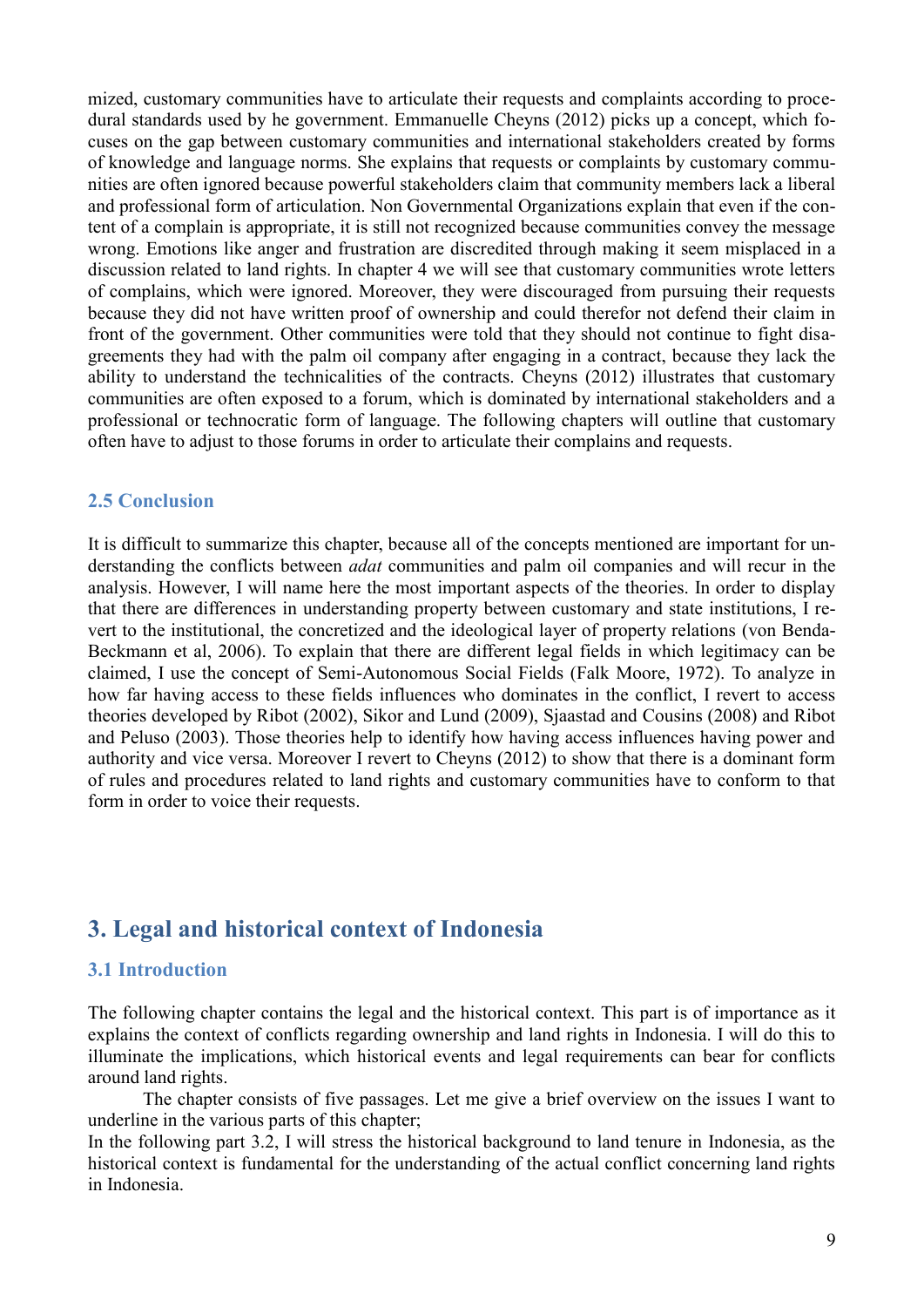In the subsequent part 3.3, I will discuss the legal requirements, as implemented by the government of Indonesia, regarding the establishment of palm oil plantations. This part includes the formal procedures and laws, which have to be followed by applicants for land, e.g. a palm oil company. This part aims at giving an overview on legal procedures and at providing a base for subsequent analyzing of how people deal with those requirements in chapter 5.

In the next part 3.4, I will go deeper into the legal requirements considering land tenure within the *adat* culture. This includes elaborating on meanings, adaptations and applications of customary law regarding land tenure. I will explain how the land tenure system under *adat* is executed in the three case studies, which will be the subject of the following chapter. An investigation of the specifics of the land tenure system under *adat* law is crucial, because in later analysis I will examine in how far it supports or contradicts requirements under state law.

In the last section 3.5, I add a summary of the main laws concerning the interaction with communities, living by customary law. Thus, give the reader an idea of how the state of Indonesia regards and deals with the existence of customary law. Like this we learn how the Indonesian government supports customary self-governance.

#### **3.2 Historical background considering conflicts around land rights in Indonesia**

When Indonesia was still under Dutch colonial rule, land management was either performed under western law or under Indonesian law (Biezeveld 2004). Under the agrarian act of 1870, non-Indonesians were prohibited from using land, which was cultivated by Indonesians. The act, however permitted those non-Indonesians to lease land, which was termed 'waste land'. 'Waste land' was classified under the agrarian act as "all land which is not proven to be held with the right of ownership (*eigendom)* shall be deemed the domain of the state."(von Benda-Beckmann, 1979:211 in Biezeveld, 2004)

In other words, land of non proven ownership by the government was declared as 'waste land' and was held as state domain. The purpose of the agrarian act of 1870 had two main reasons: First to facilitate the entry for private investment. Second it should make it easier to lease land from the indigenous population. Paragraph 4 of the agrarian act, permitted the governor general to transfer 'waste land' to private entrepreneurs for a time period up to 75 years (Biezeveld, 2004). This leasehold was called *erfpacht* under the Dutch colonial government and was almost seen as full ownership except that it had to be reversed after 75 years.

According to colonial legal theory, only the owner of land could authorize the leasing contract. The Land which indigenous communities claimed to be theirs was not recognized or only under conditional acceptance. Mostly however, the land which *adat* communities claimed was determined as 'waste land' or 'land of other uses'. That means the governor general was in power to transfer land, which customary communities claimed to be theirs, to other investors because the colonial government had amended paragraph 4 of the agrarian act. Like this the colonial government established western civil rights on ownership of land in Indonesia.

In 1945, after Indonesia's independence, all lease hold land (*erfpacht*) was automatically converted into state land.

After the civil war raged approximately until 1960, the communist party PKI became dominant in Indonesia. A few years later, the New Order regime came to power, led by president Soeharto in the period between 1966-1998. An authoritarian state was established and all communist related activities and activists were frowned upon. The state took over all local initiatives, farmer cooperatives for example because the regime feared the farmers would assemble and voice accusations of injustice. Farmer cooperatives are only one example of many initiatives, which the regime took over. This affected "all ethnic groups, social economic classes as well as religious groups". (Sirait, 2009) The Soeharto regime feared any form of social civil initiatives so that although land conflicts were prevalent during this period, but were put down or not resolved. Claims of or discussions about injustice were not acknowledged because the regime did not want to lose its authoritarian sta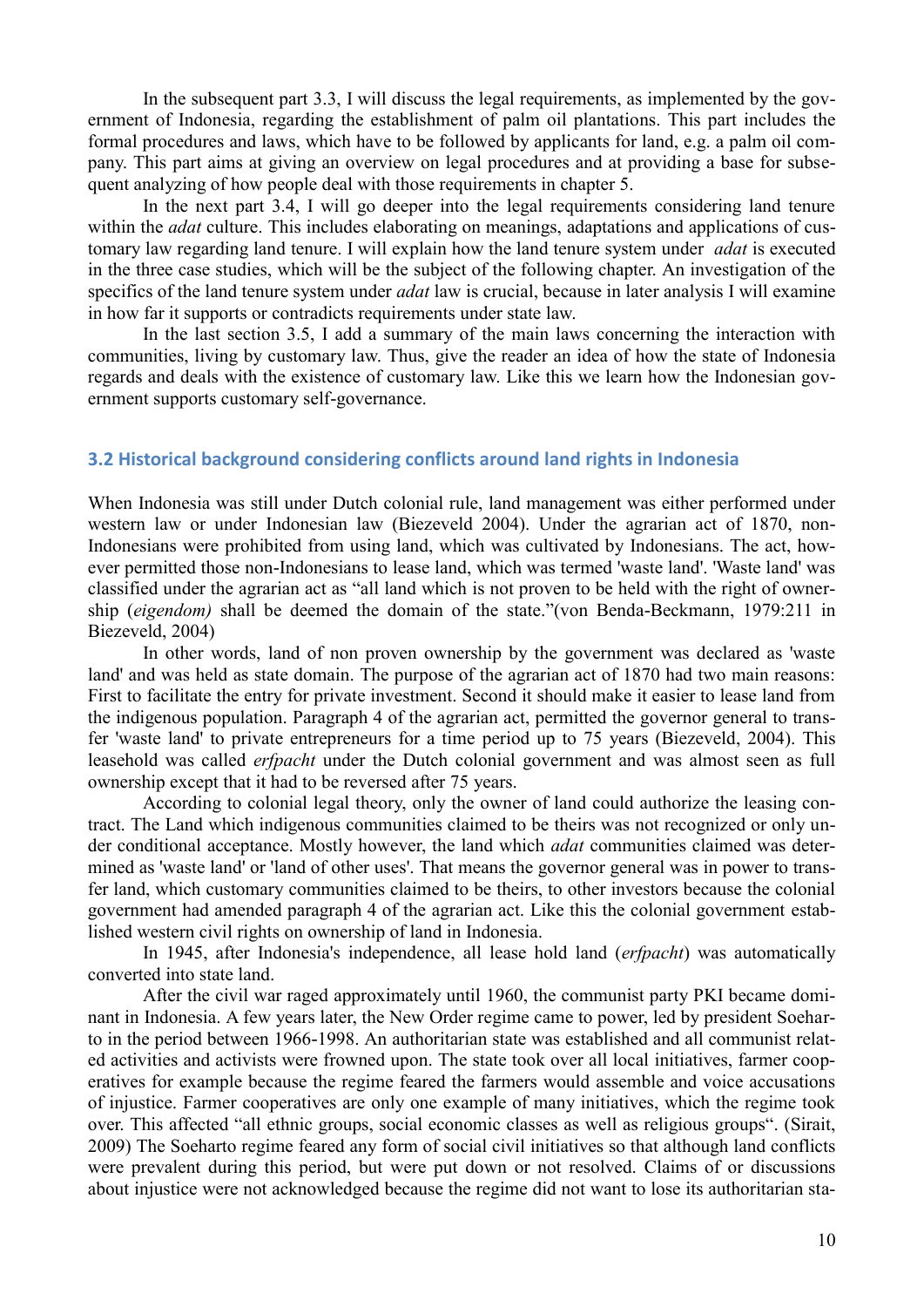tus by entertaining any claims by local communities (Sirait, 2009).

In 1997 Indonesia suffered from an economic crisis, which was followed by the fall of the New Order regime and president Soeharto. A period of democratization called Reformasi followed this fall (Biezefeld 2004). Sirait (2009) admitted, that this period did not bring immediate change in structures, which was established by the New Order regime. Local initiatives, which were concerned with solving conflicts on land, were still either ignored or only sporadically heard by government officials, because structures established under Soeharto prevailed and hindered the interaction between the state and local communities in conflict situations. This was because many government officials from the New Order regime stayed in the government and were now in parties, which competed for power. This seemed more important than to handle property claims by the local population. This led to a distrust in the government and its representatives by a part of the local population (Sirait 2009, Colchester et al. 2006, Biezeveld 2004).

#### **3.3 Legal requirements for plantation establishment**

This section displays the statutory rules of how to establish a palm oil plantation in nowadays Indonesia.

After registering at the board of investment, the company has to hand in a business plan to the local district authority. This business plan should outline the area, which is intended for plantation purposes. If this area overlaps with an area of state forest, the company needs to address the Forestry Department for a land conversion. This would be a conversion from forest status to nonforest status. Such a conversion is necessary, because Indonesian state law says that healthy forest is not foreseen as cultivable area for mono crops like the oil palm whereas secondary forest is. This secondary forest is often occupied by indigenous people, for reasons as explained in 3.2, who then enter the process. Schemes, which describe the specifics of the engagement of company and customary community are described more specifically at the end of this section.

However, the matter of the plantation area shifts then from the Forestry Department to the National Land Agency. If the place of location is determined, the applying company has to face the conditions and evaluations of the Environmental Impact Assessment (EIA) in order to get an IUP (Plantation Business Permit) and an HGU (Business Use right). Conditions under the EIA are supposed to make sure, that companies work in accordance with regulations concerning the physical and the social environment. The EIA holds guidelines, which are designed to regulate damage to soil, water and people affected by oil palm plantation development (Suryadi, 2011). For example, companies should follow the zero-burning policy in Indonesia and work together with farmer cooperatives.

An IUP is a permit in written form, issued by the local authority and obligatory to every company intending to cultivate an area of land. The HGU entails a written permit over the right to use the land acquired through an IUP (Chemsain, 2000).

If these conditions are met, the IUP is certificated which means that the company has to display the following within two years: "carry out due acquisition of rights over the lands; realize plantation development and/or a processing unit, based on the feasibility study, the technical standard, and applicable provisions; install its facilities, infrastructure and systems for carrying out land clearing without burning; open land without burning and manage natural resources sustainably, establish facilities, infrastructure and systems to protect crops from fires and invasive organisms (OPT); conduct an Environmental Impact Assessment or Environmental Management and Environmental Monitoring based on applicable regulations; empower and develop the local community's cooperative; and regularly report progress to the governor or Bupati (head of district)." (Sirait, 2009: 35)

To sum up, prerequisites for a company, which intends to establish/expand its plantation, are a letter from the Forest Department that confirms non-forest status, an approval from the local authorities through an EIA and most importantly Business Utilization Rights from the National Land Agency.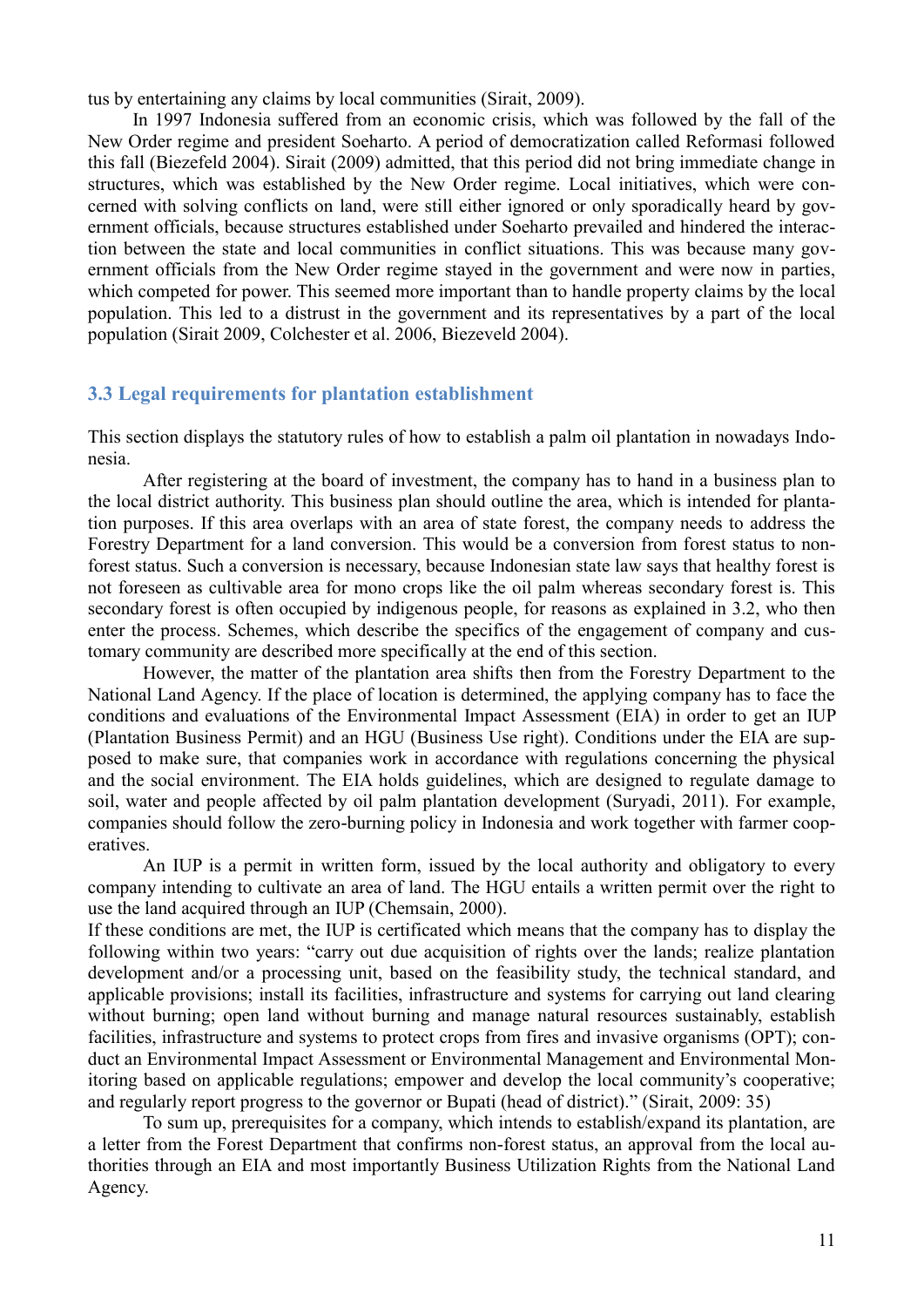In reality, many companies fail to meet these preconditions in the first place. (Colchester et al., 2006) However, I will draw on this when getting into detailed case description.

So, having met the preconditions the company would now able to lease the land for a maximum of 25 years from the state, with a possible extension up to 35 years.

I n West Kalimantan, if a palm oil company obtained an area of land from the state, it can engage through various schemes with local communities. One of these schemes is called the plasmainti, or the 7.5 ha scheme. Within this scheme, the land will be divided into plots of 7.5 ha. The scheme stipulates, that the company owns five hectare of those plots, uses 0.5 hectare for varying infrastructural purposes and allocates the remaining two hectares to local farmers (Sirait, 2009).

The contracted farmers then rely completely on the company. They have to buy seeds, fertilizers and all necessary farm input from the company. The palm oil company establishes a monopoly, being the one determining prices and ways of palm oil planting and production.

After a period of approximately 25 years, the trees are too old and too tall to be harvested manually. That means, the land is usually cleared and planted with new palms, which requires certain capital. A usual consequence is, that households sell the two hectare plot to the company due to a lack of capital (Sirait, 2009).

#### **3.4 Legal requirements for land tenure under** *adat*

In this section, I will dwell on what it means to live by *adat* rules and the implications this carries for land tenure. The identification and definition of customary ways of measuring, transferring and farming land is crucial to this thesis. It allows in later analysis to show how indigenous ways of managing land may support or contradict the way the state wants the land to be managed.

*Adat* has a wider meaning. It describes a system of values, on which ethical and legal judgment is based. It symbolizes ideal practices of behavior, thus can be described as being the basis for social expectations (Biezeveld 2004). Here is to note, that these social expectations vary in between *adat* communities. In other words, there is no common interpretation of *adat.* Not all customary communities in Indonesia live by the same set of values (Sirait et al, 1994, Biezeveld, 2004). However, the authors, which I draw my information from for this chapter observed a similar pattern of interpretation of *adat* during their research*.* That means, I can rely on their observations and describe one of several ways to live under *adat* law. The following part displays those observations.

The legal system of a*dat* communities is traditional and transmitted. The institutions are headed by a Chief, who is responsible for several sub districts. The different villages of the district also have Chiefs, who are responsible for their village. The district chief is elected by those village chiefs, who descended from the people who established the villages in the first place. The chiefs are responsible for all legal matters in the villages, like conflicts on land ownerships. In this political order administering, legislating and executing do not exclude each other, meaning that the chiefs are formulating, continuing and implementing adat laws (Sirait, 2009).

Their land tenure system differs from contemporary western tenure systems. Land plots can be owned and cultivated, but they cannot be sold. Colchester et al (2006) describe it as ownership that is to be 'proven'. (p.95) Through continuous cultivating and managing, plots are inherited through generations. That means, that members of *adat* communities benefit through accessing resources of their land but not from holding the land title or by selling it. Furthermore, demarcations of plots are not fenced with steel and gates but rather with tree rows, rivers and rocks. Sirait (2009) denotes the land classification of the indigenous Dayak Bidayuh, who are the ethnic roots of the communities in one of the case studies below. The 'commons' are lands, which can be utilized by the whole community. The 'descendant land' is land, which is utilized by descendants of the people who built the village and can be sacred lands but also gardens with mixed goods. These lands cannot be transferred to members, who are not descendants and can only be converted to a private plot of a descendant if the other members of the community give their permission. The last category is the 'individual lands', which are utilized by individual households. Those plots cannot be sold or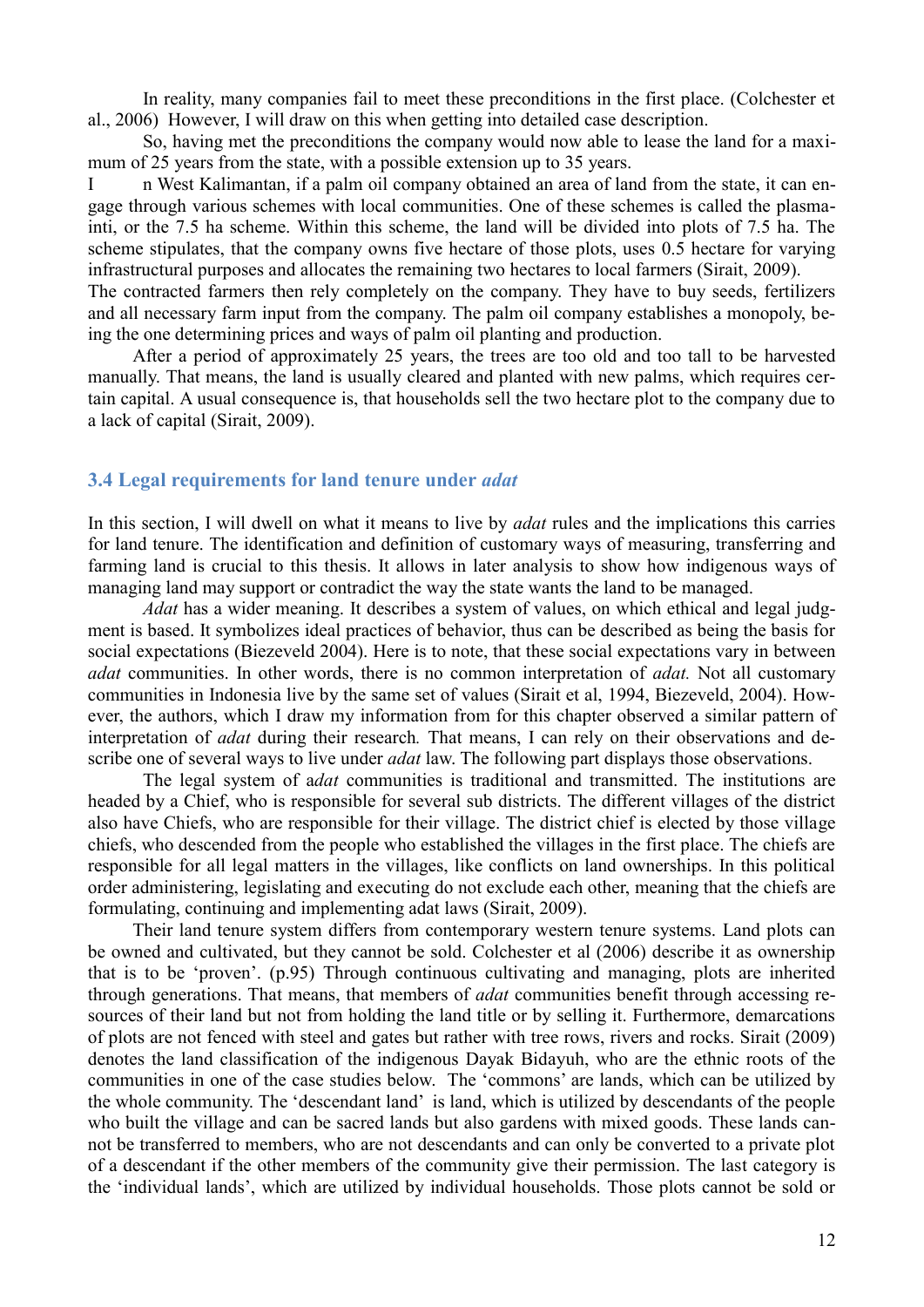given to people outside the village.

#### **3.5 Legal context in Indonesia regarding customary law**

In Indonesia, most of the palm oil plantations are in the hands of private companies. The reasons for the increasing development of palm oil plantations are multiple in nature. However, two important reasons become apparent throughout the literature contributing to this thesis. First, it is in the interest of the state to continue and to increase the production and the export of palm oil, because the palm oil production is the sector, which makes a significant contribution to Indonesia's GDP (Colchester et al. 2006). An increasing Gross Domestic Product is one indicator for (economic) development (Held et al. 1999). Second, it seems to be obvious that in the region of Kalimantan the increase of plantations is related to corruption. In chapter 4 I will indicate, that bribes on local levels related to the approvals for plantation, are ongoing. That is why laws in Indonesia are issued to circumvent acknowledging rights under customary law, because palm oil production should continue to increase.

This section discusses these different state laws, which are purposed to manage the interaction with customary law. So, the government issues the rights of- and actually facilitates in many cases- the process of land acquisition for private investors. These rights however, are often over lands which are being utilized by the indigenous community of Indonesia (Clerc 2010, Biezeveld 2004).

The conflicts between the company and the indigenous communities, which can emerge from this are complex but I will focus on two important ones here.

The first one, see 3.3, is about the government issuing use rights to lands over plots, which it classified as national or conversion land although indigenous communities claimed it as their customary land. Second, conflicts can arise after involved communities entered into a contract with the company and are not compensated as agreed upon.

In this part I will focus on how law is used and constructed to serve a specific interest. I will discuss state laws, which delegitimize rights of indigenous communities in Indonesia. Further I will touch on the subject of plantation contracts and their specific settings.

In 1998, when the Soeharto era ended, the government decided to decentralize the administration. As a result several ministries are sharing the power in the country (Bakker, Moniaga 2010). The most important ones, considering land rights, are the National Land Agency (NLA) and the Forestry Department. The Basic Agrarian Law (BAL) is the starting point for all rights and claims concerning land in Indonesia, whereas the forest law is concerned with all forest areas in the country (Bakker and Monagia 2010).The BAL still regulates land rights and declares that the agrarian law throughout Indonesia is *adat* law (Biezeveld 2004). Yet, *adat* cannot completely be translated as functioning as law for the whole country, because article 5 and more dictate that *adat* law cannot contradict the basic agrarian law itself (Biezeveld 2004). *Adat* and official state law thus replace a*dat* as a uniform system (Supomo, 1953 in Bakker, Moniaga 2010).

The NLA recognizes *adat* land rights in so far that they are only registered after a conversion into private rights. The result is, that they are then certified as 'private land rights'. The forest department works in a similar way. First of all, all forests in the country are claimed to be in State hand, represented in the Forestry Department. Then there are two different kinds of forests; state forest and private forest. The label of state forest entails that there can be no private rights established (Sirait 2009).

*Adat* claims for forest land are labeled as state forest and are only recognized if they are in accordance with the national's interest. This is recorded in the second amendment of article 18 of the Indonesian constitution: "The state recognizes and respects customary local communities with their traditional rights, as long as they still exist and accord with development of the society and the principles of the Unitarian state of Republic of Indonesia, as regulated by law." (Sirait, 2009: 22) The government favors private or state rights over customary and common rights and therefor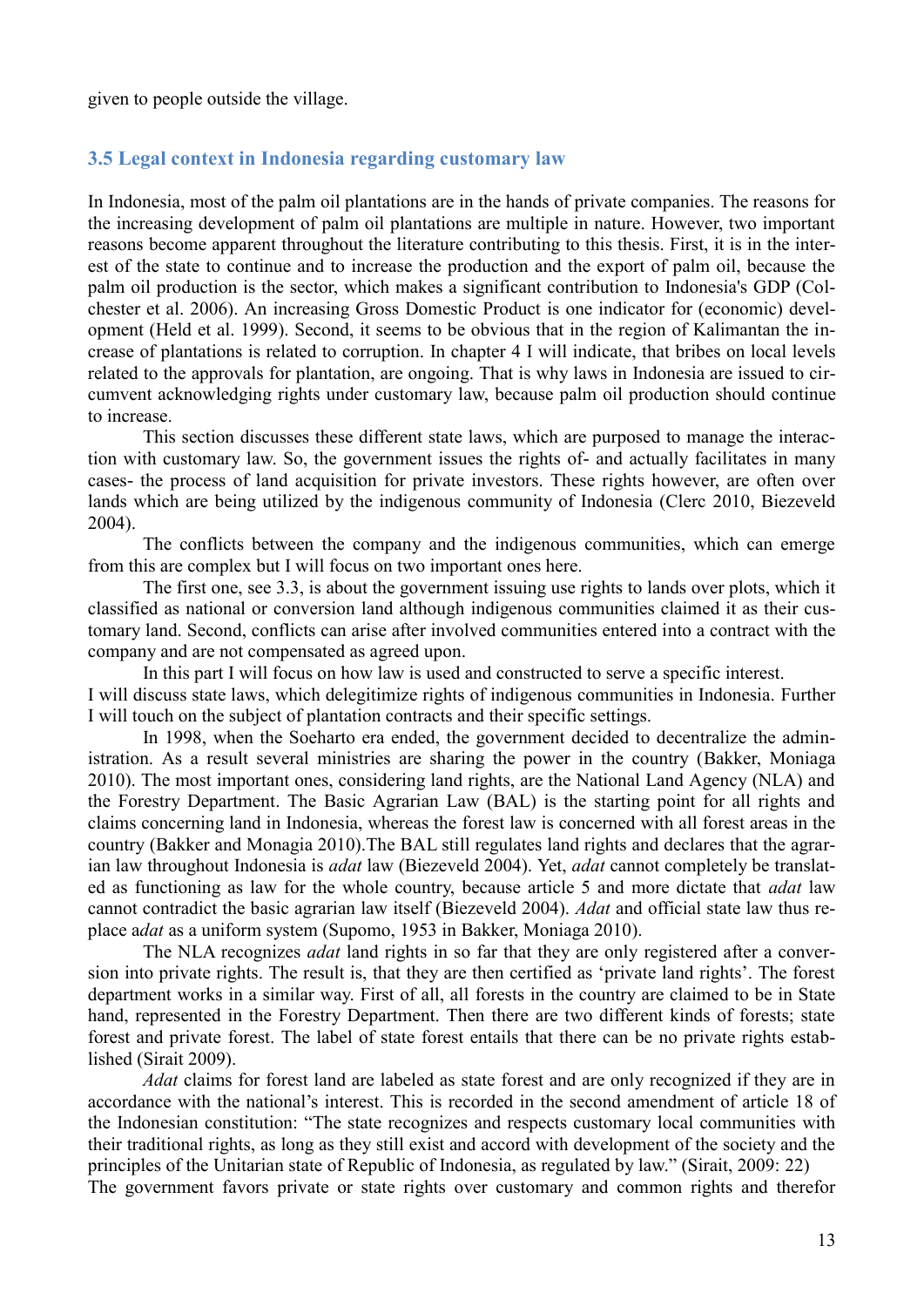(re)formulates laws according to this tendency. To quote Article 3 of the Basic Agrarian Law:

*"…ulayat rights and other similar rights of customary law community (masyarakat hokum adat) should be recognized, as long as these communities really exist, and it is consistent with national and state interest, based on the principle of national unity, and it is not in contradiction with this law and higher regulations. Article 5. " Customary law applies to the earth, water and air and as long as it does not contradict national and state interests, based on national unity and Indonesian socialism, and also other related provision of this law, in accordance with religious principles."* (Sirait, 2009 : 23)

These laws indicate the difficulties for indigenous residents of a plantation area to fight a HGU of a company, because that would be opposing the 'national interest', as the government wants to expand palm oil production.

After the a*dat* communities rebelled against the non recognition, regulation 5 of the a*dat* Land Registration Policy was introduced in 1999. According to this policy, *adat* communities have the right to command the land, which has always been the base for their living (Sirait, 2009).

A community has to fulfill certain requirements before being officially recognized as a*dat* community by district regulation. Regarding Adat traditions these requirements are; that a community lives by Adat laws and uses ancestral lands. So, Sirait (2009) concludes that this policy aimed at using customary land, controlled by indigenous communities, for the production of palm oil.

All of these regulations and laws indicate that the central and several local governments create legal loopholes. Like *adat* rights are legitimate, until the community fulfills the requirements and until they do not collide with national interest, which is not specified but held open for all intended purposes. That brings us to a connected problem, a problem indigenous communities in Indonesia face when confronted with the Plantation Estate Law (PEL).

During the Soeharto era, sectoral laws like the Forest Law (FL) and the Mining Law, which were in favor with the industry were established. The PEL was issued under the Forest Law and commands that an applicant for land (e.g. a palm oil company) has to enter the discussion with the customary community, if they are managing the land in question (Sirait, 2009).

However, and here comes the key point, the applicant only has to do so, if the *adat* community has been recognized as such by district regulation. If that is not the case, and/or the community is found to be doing something against the national interest, it can be hold accountable for destroying a plantation if they keep on using their land. This is exemplified in 4.2.

To close this section I will briefly summarize the meanings of the HGU (business utilization right) and the IUP (Plantation business permit), because they play an important role in chapter 4. The IUP is usually granted after a business plan has been proposed to the local government and after the Environmental Impact Assessment has been made. If the area in question is then declared as conflict-free state land an HGU can be issued by the National Land Agency and the company can start clearing up land .

#### **3.6 Conclusion**

In this section I will summarize the most important aspects, which will recur in later analysis.

During the colonial era, ownership of customary communities was not recognized. Land without proven ownership was declared as 'waste land' or land of other uses, meaning that land cultivated by customary communities was labeled waste land or land of other uses and deemed domain of the state. Paragraph 4 of the agrarian act enabled the governor general to lease those lands to private investors, meaning that it established western civil code rights in Indonesia. After independence from the Dutch in 1945, all those lands were automatically converted to state land. Local initiatives, attempting to fight injustice of the distribution of land rights were put down during the authoritarian regime under Soeharto. After the fall of Soeharto, the decentralization of authority was introduced but local claims were still ignored and not recognized. The National Land Agency issued IUPs over land, which was cultivated by customary communities, who claimed it to be their land.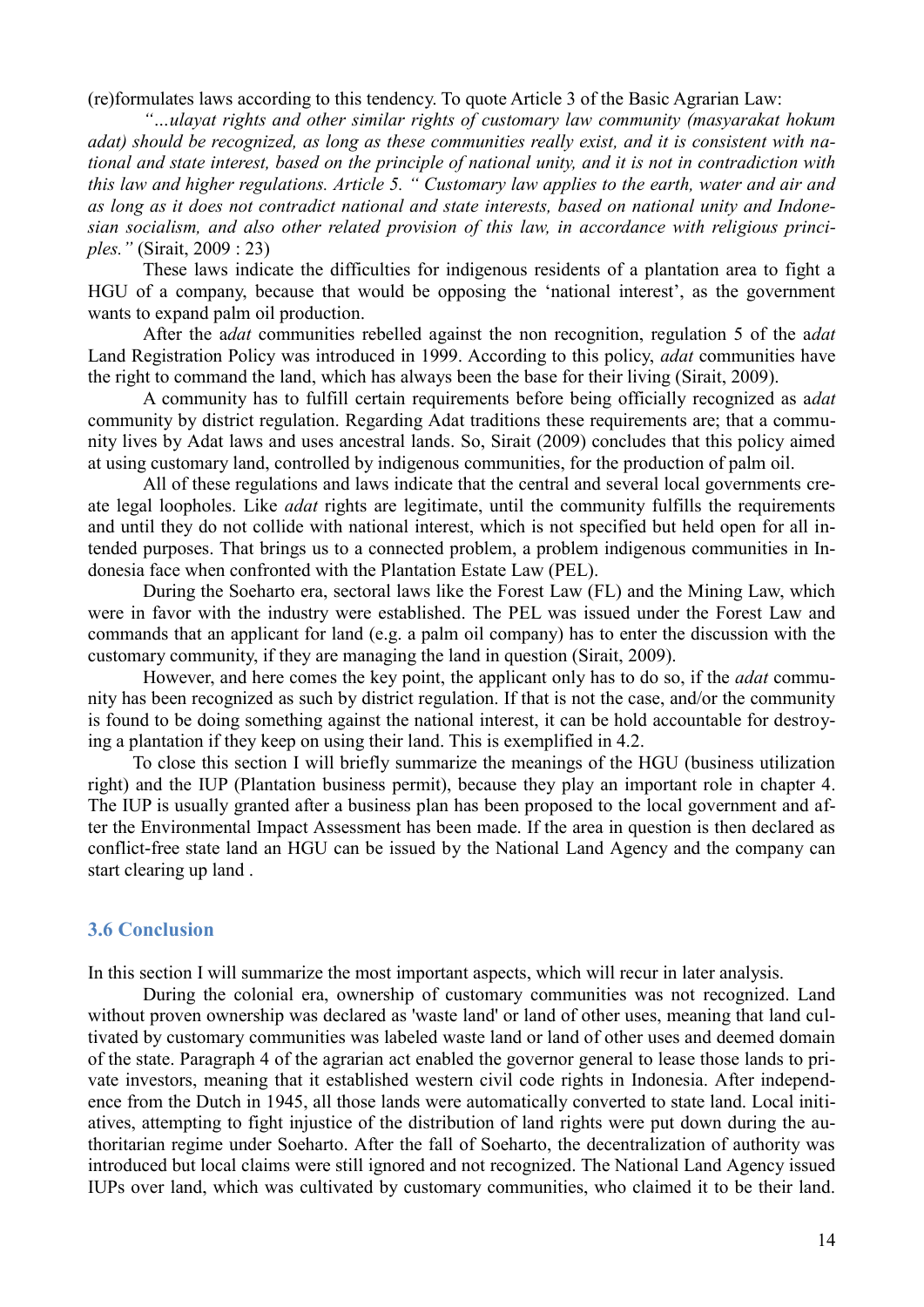Under state law, the land has to be used according to state interest. The state interest is not specified in the policy. The national government benefits from an increasing amount of taxes generated from investment in the palm oil sector, while district governments benefit from companies buying favors. Many conflicts related to land rights are fought by the government arguing that cultivation by customary communities do not contribute enough to the country's development. Fighting a palm oil company might be interpreted as fighting state interest just by complaining against the project. It might even be handled as a crime case.

Under state law, the legal requirements for a setting up a palm oil plantation are a letter of confirmation from the forest department, an IUP, a HGU and to follow guidelines of the EIA. Those guidelines concern the physical as well as the social environment. Among other things, the company has to prove that the area of interest is 'conflict-free'. To prove that, many companies have to carry out schemes and to promise compensation for family plots. The companies then claim that the area in question is acquired under consensus. However companies only have to do so, if communities are in fact declared as *adat* communities. The state government reserved its right to decide whether a community is labeled as an *adat* community or not.

Under *adat* law land is distributed according to who inherits it as well as to who cultivates it. Plots are not demarcated by fences, but by natural occurrences like tree rows. Within the *adat* system, the administering, the legislative and the executive of *adat* law do not exclude each other.

# **4. Palm oil related conflicts**

#### **4.1 Introduction**

The first part of this section, describes the conflict between two indigenous communities and a palm oil company in West Kalimantan. The dispute was about land expropriation and the breach of the contract, which guaranteed certain conditions. What follows is a summary of further cases, which continue to illustrate the process of land expropriation.

There is sufficient land in West Kalimantan. Unfortunately the weather is not predictable. Alternative agriculture is, according to the oil palm industry, very difficult to manage. The oil palm, however, promises high productivity and is, most importantly for the industry, not affected by the seasons.

During the economic and financial crisis in 1998 a big part of the palm oil business was close to bankruptcy. The government encouraged palm oil companies to attract foreign companies for further investments. As a result, Malaysian companies invested in palm oil plantations in West Kalimantan in 1998. The Sanggau district has the majority of palm oil plantations in West Kalimantan and therefore attracts a lot of investment. The district authorities prioritize an agro-industry oriented development for the region. They facilitated the establishing and/or expanding of oil palm plantations. Facilitating means, as explained in chapter 3, that the government converts the land from 'waste land' to state land. Like this, the company can acquire the land to build up a plantation. The government hands out a plantation business permits (IUPs) with the argument that this is in the interest of the state (Colchester et al, 2006).

#### **4.2 Conflict in West Kalimantan/Sanggau District**

In the first case, I will start with explaining how the land for the oil palm plantation was transferred from the National Land Agency to the company. Subsequently I will describe how the company proposed to engage with two customary communities, which are cultivating land in the area. Further on, I will elaborate the conflicts which arose after the company started to establish the palm oil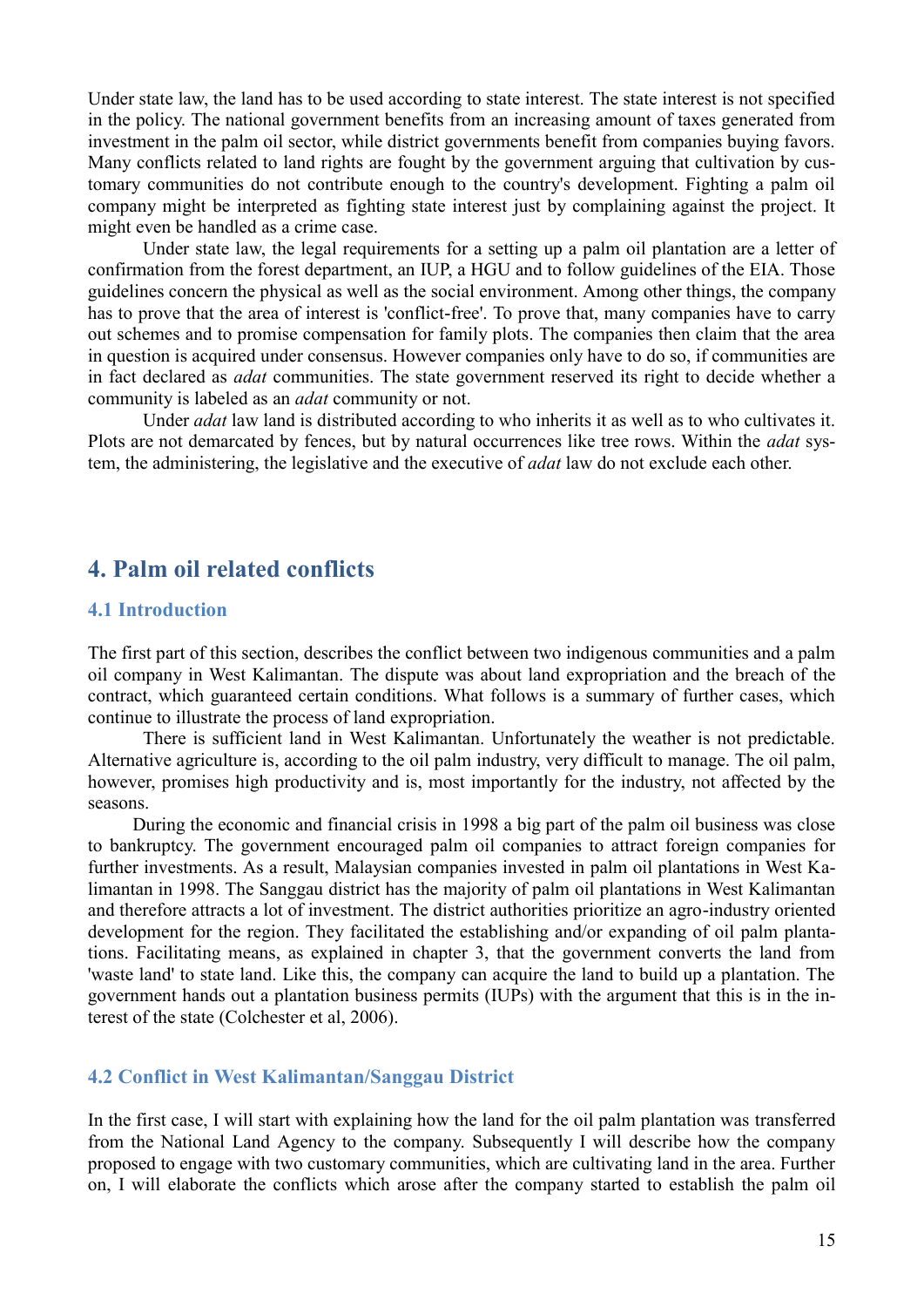plantation.

The case is about the Malaysian company PT MAS. In 1998 the company received the promised area in the Sanggau district. Soon the company got into a conflict with the Hibun and the Sami community in the area. The Hibun and the Sami are neighboring communities. They respect *adat* laws and traditions. There are about 14.000 Hibuns and 640 Samis (Sirait, 2009). The land was already acquired by its Indonesian partner company PT PMS in 1995. The National Land Agency issued an IUP over 30.000 ha for PT PMS in the Sanggau district. As explained in chapter 3, the land to be acquired was labeled as an 'area of other uses' according to the interpretation of a decree of the West Kalimantan governor, which facilitated the process of converting the land and issuing permits as explained above (Colchester et al. 2006).

After the merger in 1998, the Malaysian investor PT MAS received an IUP over 30.000 ha. PT MAS intended to develop 20.000 ha for palm oil plantations and to use the remaining 10.000 ha for the so-called 'socialisation' program. As explained in chapter 3, the conditions of EIA require that the proposed land is 'conflict-free'. Local governments and the palm oil companies claimed that the socialisation program would propitiate communities and therefor prevent conflicts. The socialisation program claims to compensate communities for giving up family land. The compensation plan included a housing project for the communities and a clinic, clean water facilities as well as school buildings and employment opportunities (Colchester et al 2006). The socialisation program further required a clear communication order. The company had to share with members of the local government and the traditional leaders information on the planting process and all further developing plans and to communicate those plans to the communities living in the area. This was specified as another requirement for a conflict-free area.

In 1996 the Indonesian PT PMS implemented this program and informed the neighboring communities about the planned plantation and about the compensations they would provide. According to the communities, promises of compensation have yet to be fulfilled.

PT PMS explained that it intended to acquire the land according to the 7.5 scheme, where community members could enter a contract with the company where they would share 7.5 ha of their land. The company proposed, they would return 2 ha to the community members including the oil palm trees, whereas the remaining 5.5 would stay in company hands (Colchester et al, 2006).

The company further proposed the following:

*"The farming people should together surrender their lands, including existing village sites, so that the plantation could become an uninterrupted planted landscape;* 

*Those farming people living in scattered settlements should accept being regrouped in the resettlement area based on the company's and the Sanggau district spatial plans;* 

*The farming people should accept being relocated to a suitable area where the company wants to set up the new settlement with all the planned facilities and infrastructures."* (Colchester et al, 2006: 97)

In other words, the company wanted to make sure that the plantation could be set up in one piece. To do that the company required that the family lands would be rearranged to build one big piece of land and that the community members would be resettled in a separated area.

The Sami community rejected this offer. A spokesperson of the Sami community explained, that they had no intention to give their land to the palm oil company. Because the land was given to them from their ancestors and is subject of a long historical and social process. He further believed that the community should continue to manage their ancestral land should continue to work with their indigenous institutions. The traditional system guaranteed for everybody equel access to resources (Sirait, 2009).

The Hibun community accepted the offer. Members of the community, which agreed to engage with the company, report that the plans seemed advantageous to them. The two hectare plot of planted oil palms promised economic revenue to the families. The outlook on new roads with better access to markets and the social impact of better schools and health care implied a better living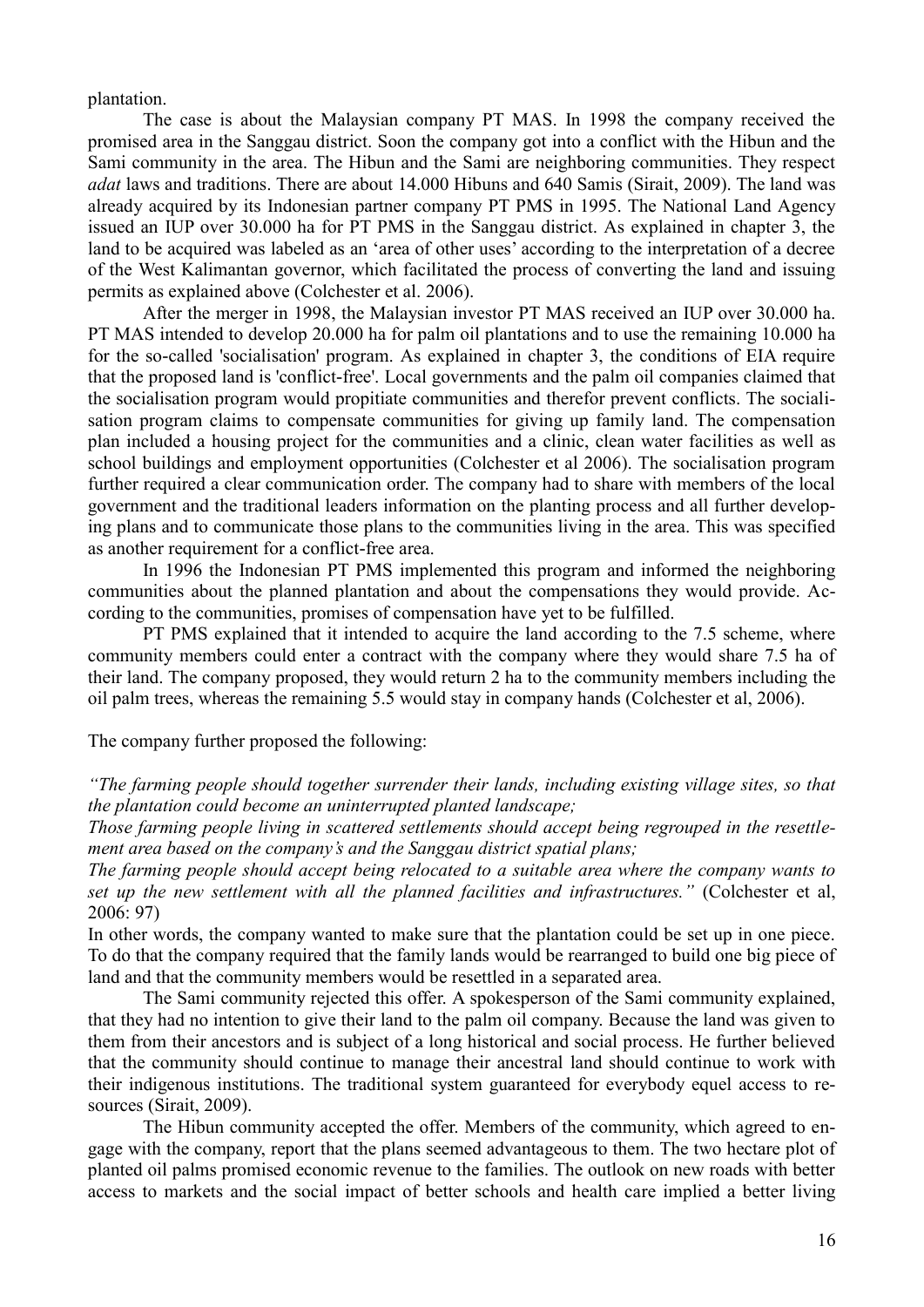standard for their families. Besides that, they expected nore company jobs on the plantations.(Colchester et al ,2006, Sirait, 2009)

So, PT MAS started on the Hibun territory with the preparations. As mentioned above, leaders from the different stakeholders, the company, the community and the government were supposed to communicate the process of the plantation establishment to the community. Those leaders formed a so-called task force.

A task force exists on three levels; the district, the sub-district and the village level. Police, military and local governments are working together with a company to promote palm oil plantations on the district level. The sub-district head, community leaders and representatives of police and palm oil company promote palm oil plantation development on the sub-district level. On the village level, community leaders as well as sub-leaders are working together to promote palm plantations and to convince each family to release their land to the companies (Sirait, 2009). The task force also claims to be responsible for mediating between parties if conflicts should arise (White, 2011). Those task forces are paid by the company.

In order to start clearing the land, the company first handed out documents for 'agreements of land acquisition' to subsequently measure the allocated plots in question. Those documents were handed out to the villagers without prior consultation (Sirait, 2009).

Subsequently, the company started with the measuring of land. This procedure was accompanied by the task force, the owner of the land and the owner(s) of the neighboring lands. The first step was to measure the acquired plot and in the second step the planner determined the size they need for oil palm planting (Rietberg, 2010).

The demarcation and the measurements were mainly done with GPS system than with a compass and measuring tape. This was done by company workers and not by members of the community due to minor technical knowledge. As explained in chapter 3, within *adat* land tenure system the land borders are not marked by strict fences or walls, but for example by tree rows. For the first time the size of a particular plot was measured in hectares. This was new to the landowner. Since generations the size of a plot was measured under the *adat* system. As mentioned in 3.5, adat culture does not provide figures, but borders according to the traditional understanding of cultivation. That means, that borders are also determined by who cultivates which plot since decades or centuries. The size of plots is usually not determined in hectares. After the measuring process, family plots which did not provide the standard size of 7.5 ha were combined with land of other families.

When the company began to clear the land in order to replant it with oil palms, the first problems arose. The company had started to clear ancestral land belonging to the Sami community, which rejected all offers and contracts of PT MAS. After the incident happened, the community demanded an explanation from the company for clearing swidden land and graveyards. For three years they tried to get answers, by writing letters and complaining about the company bulldozing over their land (Sirait, 2009). As a result of ignoring all their complaints, the Samis banned the companies nursery and office from their territory. The community confiscated the company's vehicles and took all the documents from the company office. As a result, officials from PT MAS turned to the leaders of the Hibun community and reported a violation of *adat* law by the Sami (Sirait et al, 2009). Hereon the Hibun threatened the Sami community to burn down their villages, if they do not return the confiscated items and pay an additional fine for violating *adat*. The Sami community gave in, because they felt outnumbered and were afraid to be alienated from the neighboring villages. At this point, the company stopped clearing land from the Sami community. The community however lost approximately 100 ha. Nobody of the community reveived any compensation for the damage the oil palm company left behind.

Problems between the Hibun and PT MAS escalated approximately eight years later, in 2006. Observers report that problems started when the company was supposed to redistribute the family plots containing palm oil trees. This took place between 1998 and the year 2000 (Colchester et al, 2006). These problems concerned the promise of 2 ha of palm oil plantation to the families. Several families did not receive a planted plot, some other families received just 1.2 ha, which is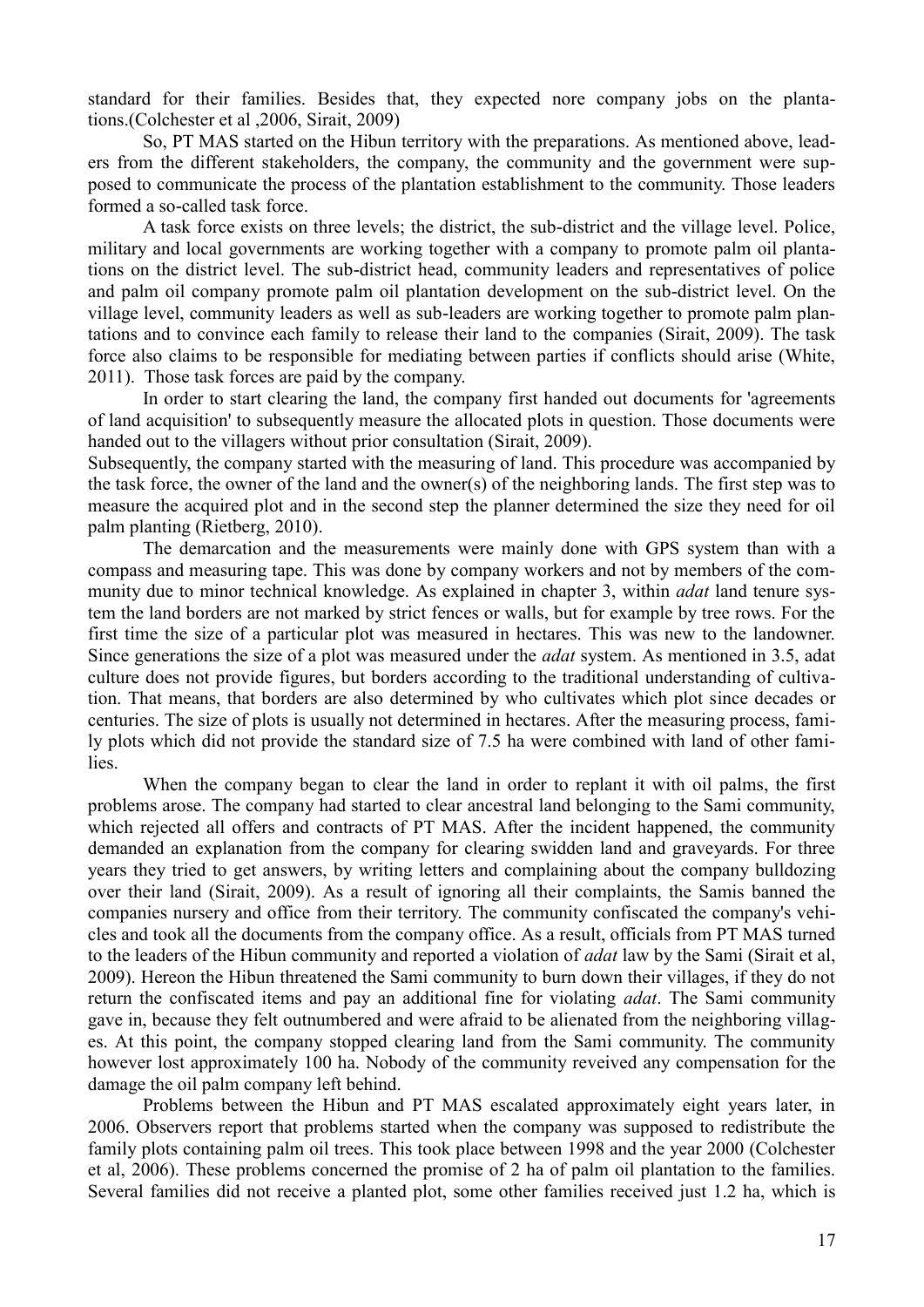about half of the announced size (Colchester et al, 2006). Some Hibun farmers got arrested by the police after poaching fruits from the company's estate. The poachers claimed not guilty, because they had not enough land to provide their families with food. In a statement, one poacher mentioned that instead working on their own land they had to join the labor force of the palm oil company. One Hibun leader states that the palm oil company made former farmers and landowners poor labors (Colchester et al, 2006:101). That means, community members not only received less land than agreed upon but were also arrested in the attempt to collect enough harvest to provide for their family. Other members stated, what concerned them the most was that the company applied state law to this case immediately while using the land of people who are still practicing customary law (Colchester et al 2006: 100).

Other concerns about undeclared profits were raised already in the first years. Gossips made the round that the investor profits most compared to the villagers. The community also missed transparency considering the status of the leased land.

However, reaction from the Hibun community is recorded from 2006 on. The community had lost most of its land to the company, which had still not met the promises it made in the beginning. Some families were still waiting for their 2 ha and others complained that the junction of their land with neighboring ones resulted in unfair distribution. The segregation or union of land plots under the 7.5 ha standard was not representing accurately what some farmers once owned. Family members, who already had a family of their own and had inherited an area of land were not listed as individual landowners. They were listed together with the rest of the family, which displeased the persons concerned. They complained to the task force, which claimed to be responsible for mediating in case of conflict, but they were ignored.

A teacher from the Hibun community, who was still waiting for her 2 ha in 2007, was transferred to a district far away from her home because she intended to cooperate with others in order to demand their share collectively. She states, that her and her family as well as other neighbors were ignored by their *adat* leaders. They became members of the task force and therefor 'guardians of the company' rather than being their leaders (Sirait, 2009:44).

This was not a single incident. Communities of the Sanggau district report, that their civil servants, teachers for example, were put under pressure by the police not to oppose plantation development. Interviewees state that their domestic civil servants, like teachers were feared by the district government for their reputation and ability to communicate to a number of people (Sirait, 2009).

The Hibun community, together with other communities, started to organize demonstrations in Sanggau district where they demanded a special task force to mediate in the conflict. The community joined the palm peasant union (SPKS), which also demonstrated in front of the provincial government office in Pontianak. Other members from different districts joined the demonstration.

After the communities' demands were not met, they wrote a letter to PT MAS requesting an immediate solving of the ongoing land conflicts (Sirait, 2009). This letter was ignored and after a few weeks, the local communities joined together and hindered the company from working on part of the plantation. The protestors blocked the main road and stopped the oil harvest. During the blockade, the communities used a traditional *adat* symbol, which cannot be used without holding a traditional ritual accompanying it. This brought consequences for the protestors, which are discussed here below. After requesting more transparency and their 2 ha share of the plantation, a few people broke into the company's office and harassed a member of the task force, who was also an *adat* leader.

Negotiations concerning their demands started. With the beginning of the negotiations, the blockade was lifted with the help of the task force, among them some *adat* leaders. The communities expressed their discomfort that their leaders sided with the company, while the communities were protesting against the way the company was operating. During the negotiations, the police arrested five of the SPKS leaders and imprisoned them. According to the villagers attending the demonstration, the company pushed the harassed adat leader to accuse them on the base of *adat* law. They were then facing the charges of using an *adat* symbol, without performing the traditional ritual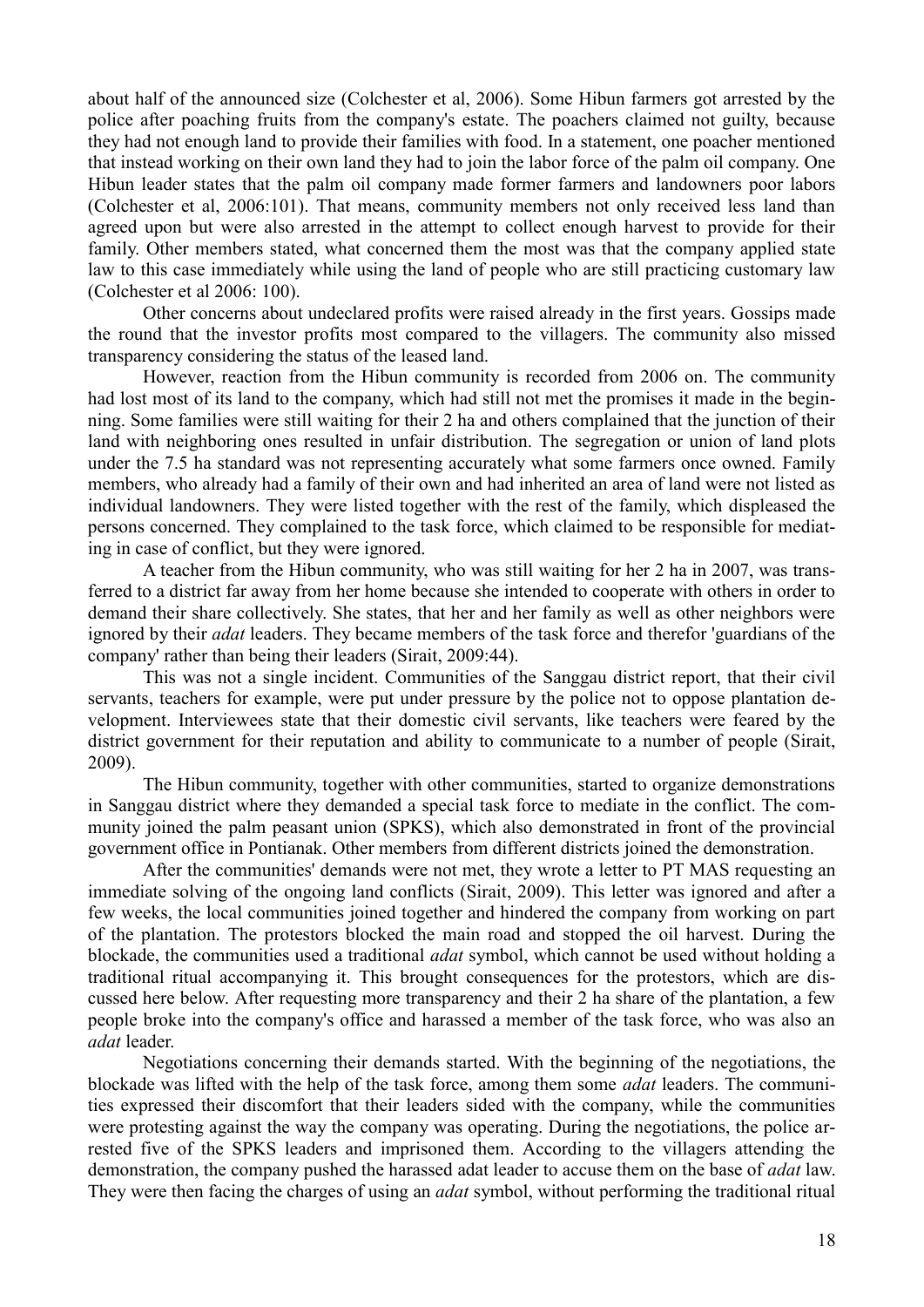before. However, the land conflict underlying the road blockade was not dealt with in court.

Shortly after these demonstrations, the district government forced teachers in Sanggau not to engage with the SPKS and instead they should promote oil palm expansion in their district. Those teachers reported that they received threats and faced intimidation by members of the task force after sending a letter to the Human Rights Commission in Jakarta demanding their right to collaborate and to express their views (Sirait, 2009).

The problem remains. The requests of the communities to get their shares of the 2 ha as signed in the contract with PT MAS were not met. The company, now under the name of PT MAS II refused to recognize the contracts made earlier by PT MAS (Sirait, 2009:48).

Instead the farmers were left with the (only) alternative; to join a different scheme of engagement, called saham. Within this scheme, the company manages the plantation fully on its own and participants and land owners get a certain amount of money every three months without working on any land. The production costs are already subtracted from this amount of money. Farmers and landowners are again angry about the lack of transparency over both, the productivity of the respective plot and the amount of the production cost the company is taking out.

#### **4.3 Conflict in West Sumatra**

The next case illustrates the problematic of administration within land acquisition processes. As mentioned in the previous case, family lands are united or segregated depending on if the plot is larger or smaller than the 7.5 ha. The challenge of listing landowners correctly has led to conflicts. This case also displays an administrative challenge, which led to a conflict, but here it is based on the difficulties to declare landownership after a long period of time.

The conflict in West Sumatra arose during the colonial period in Indonesia around 1916 but was put on hold for many decades. However it re-emerged around 1995. I will start by giving an insight to the history of the conflict and will continue by elaborating on the community's efforts during the whole time to get the undecided land recognized as theirs. This case is displayed in such a chronological order, to show the attempts of the community to claim the land with different stakeholders involved in the conflict over time.

This conflict occurred between an indigenous community and state officials in West Sumatra in the village of Sungai Kamuyang. The village is home to the Minangkabau community, which lives from agriculture such as growing rice and ginger. However, many young people from the community migrated to urban areas and work in non-agricultural fields.

Most Minangkabau live by the rules of *adat.* They do not adapt them from experienced experts. Minangkabau learn them through "'diagnostic events', moments that reveal ongoing contests and conflicts and competition and the efforts to prevent, suppress or repress these." (Krier, 1994 in Biezeveld, 2004)

The roots of the conflict introduced here can be traced back to 1916, when Indonesia was still under Dutch colonial rule. A horse breeding station, set up by the colonial government, expanded its territory because it needed more land. The land which they took was a plot belonging to the village's communal land. According to the villagers, the breeding station leased the land from the community and was agreed on the spoken word-contract (Biezeveld, 2004).

Struggles over the status of the land started in the post-independence period, when it was undecided if the plot belonged to the state or should be redistributed among the Sungai Kamuyang village. The community claimed, that the land was cultivated for a long time before the horse breeding station settled. The government requested a form of proof that the community had in fact leased its own land to the breeding station then. However, the community could not provide a contract in written form. The leaders of the community underlined, that it was always clear, that the land plot was cultivated by the community long ago and thus belonged to them. The government claimed that the plot was to be seen as waste land and therefor intended to declare the plot of land as state land (Biezeveld, 2004).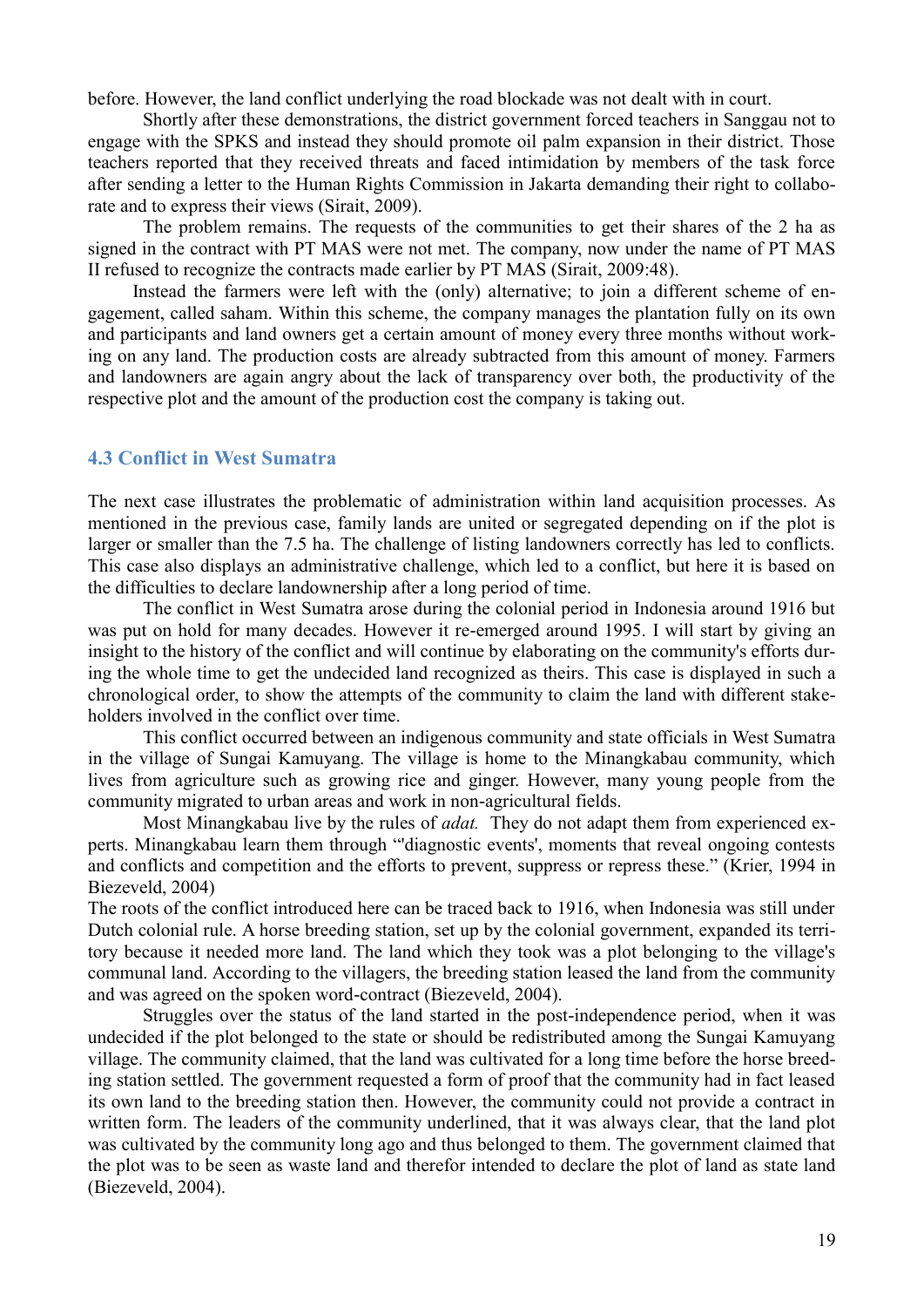Although the community did not agree with that, the right to use the land was given to a military officer, who had good relations with the 'New Order' government. The district head based his decision on the officer being of Minangkabau descent and threatened the village elders that any way of protest would be put to a hold by declaring Sungai Kamuyang a communist village. As explained in 3.2 all communist related activities were frowned upon during the New Order regime.

The conflict was never resolved, but the community complied with the new owner. According to the *adat* leaders, the land was cultivated again and the owner provided work for some of the farmers in the village. After the death of the officer, the ownership changed. Until today the daughter claims to be the owner, whereas the villagers refer to be the owner of the land.

Since the '*erfpacht'* (lease) expired after 35 years in 1995, the villagers sent a letter to the land registration office to retrieve the plot. The land registration office however maintained that the land was given up for cultivation by state and was therefor not foreseen as village property. To claim the land back, the villagers would have to prove the registration office wrong. Again the villagers had to introduce an accurate statement over the size of the allocated land, in terms of hectares.

After the land had been lying fallow for a while and the villagers had started to cultivate it again, officials from the land registration office came to the village to measure the plot. The farmers were suspicious and requested witnesses and exact agreements over what would be measured, the whole land or the expansion plot or something else.

The results of this measurement were never send to the elders of the Sungai Kamuyang village, but the land registration office announced that a document had been found which would prove that the land plot was leased by the state during colonial times. Therefor it can be declared 'state land', starting with the day of independence in 1945. The document however disappeared quickly after that announcement and Biezeveld (2004) concludes that it seems that no one besides the land registration office has seen it.

Within the conflict, different parties had different interests. The daughter intended to keep the plot of land, even pretended to cultivate it to do so. She tried to involve the farmers in the village in a partnership scheme, where she would provide the capital and create job opportunities for them.

One part of the villager wanted to agree to this offer, so that the land would not lie fallow anymore and because they did not want to risk a fight, which they expected to lose anyway. They report, that the daughter was supported by the local government anyway and that they would have only a small chance to receive the right of the plot, because they were lacking proof in written form (Biezeveld, 2004). The second part of the village would not agree to that. Under no circumstances could they agree on giving up their right to the land. For them it was a matter of principle. It was always clear to them, because of its cultivation, that the land belonged to the community.

Land registration officials favored the daughter in the decision over who should be granted the right over the land. They argued that the daughter's interest and resources would be more in the interest of development and the state, while the interest of the villagers would be hindering development (Biezeveld 2004). Moreover, the land registration office had an interest in prolonging the process and in benefiting from the conflicting parties buying favors.

The outcome of the conflict is not discussed in Biezeveld's (2004) article.

For following analysis it is important to understand the roles of power in the land struggle. The last two cases exemplified that. They illustrated that claims for land by customary communities were often not recognized by the government and subsequently ignored by the palm oil company. The next case will elaborate the dynamics of power relations and the implication they hold on the decisions within land right distribution even further.

#### **4.4 Conflict in Central Kalimantan**

In this section I will describe the development of a conflict around claims for land rights, based on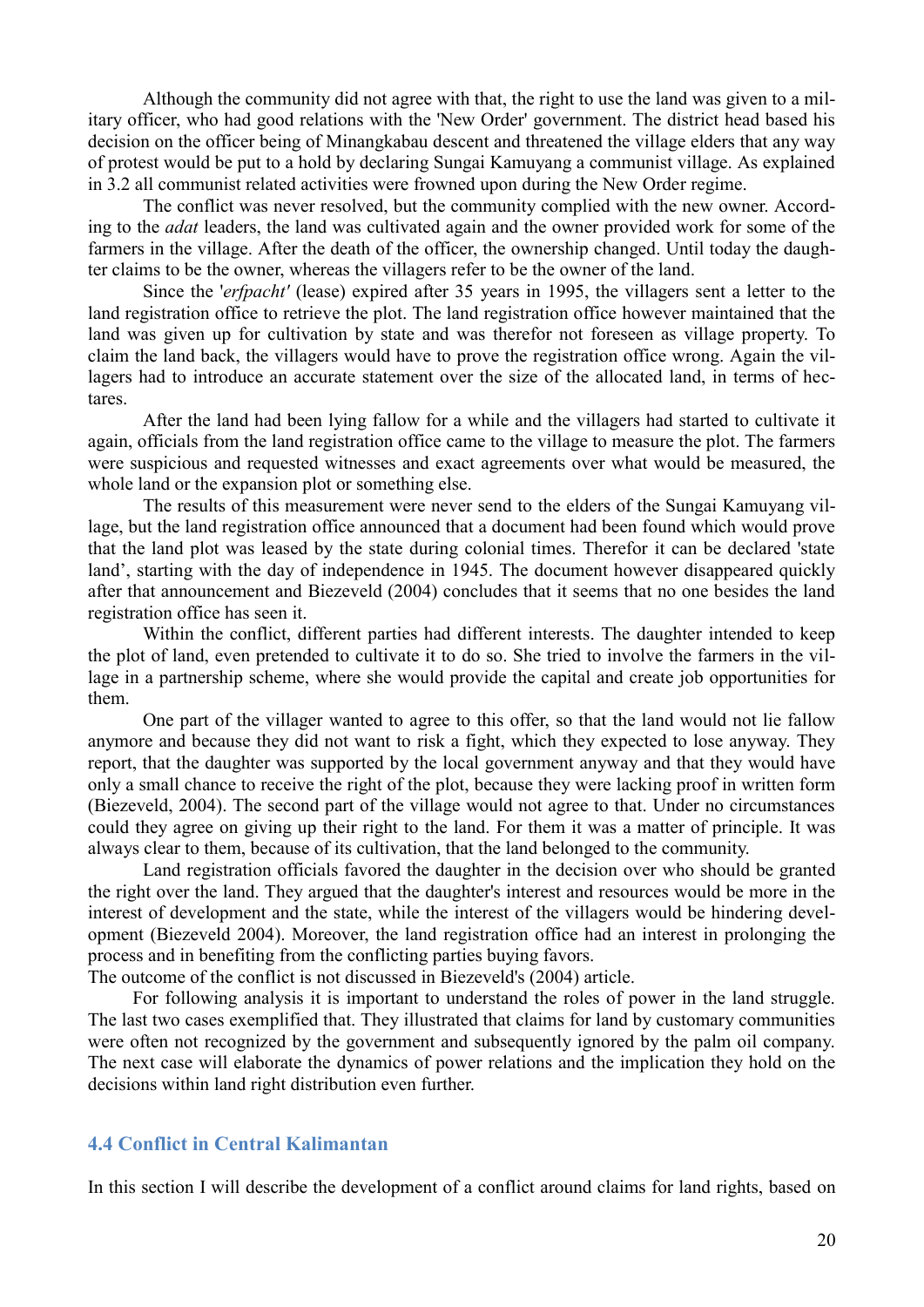statements given by community members who were affected by the conflict.

The following case is about a conflict between a customary community of the village Pondok Damar in Central Kalimantan and the palm oil company PT Mustika Sembuluh. Since 2005, the company is member of the Round table on sustainable palm oil (RSPO) and got awarded RSPO certification in 2010 (Chao et al 2012). However due to ongoing land conflicts reported by local communities, this concession was reassessed. Most communities in the area own their rubber and/or oil smallholdings. Some of those communities engaged with PT Mustika Sembuluh under the 7.5 ha plasma inti scheme. Many of the communities reported that there have been conflicts with the company concerning the redistribution of land and with transparency around establishing and managing the planation. Many of those problems were voiced during a protest held against the company in 2012, which approximately 200 of the villagers attended.

The community complained that participation and consultation of and with the community had not been incorporated by the company. Community members were irritated that they did not have the chance to reject the company's project (Chao et al, 2012:19). The lack of transparency was one of the main concerns. The community had repeatedly asked for maps and information concerning the HGU's but were denied in their request, without explanations (Chao et al, 2012:19).

Early problems concerned the company starting to clear customary land without informing the customary landowners about what they were doing. One community member for example explains, that the company cleared five hectares of his land although he had only agreed to three hectares being cleared. He further states, that they were forced to accept the compensation on the terms of the company because they would have to face the security units of the company if they resisted. The company worked through village leaders, who told their communities to give up the land because the company was holding the permits and because the community land was state land anyway (Chao et al, 2012: 13). The community was concerned, that their leaders were working with the company. Statements of community members indicated that it was not clear to them why, how or when but their leaders had become advocates for the company in their eyes.

Other community members report, that they are confused about demarcations of land and the content of the contracts given to them. Additionally they indicate, that the company had used already obtained permits to intimidate them and to push them towards giving up their land (Chao et al, 2012). Involved community members indicated, that they were intimidated by the company's arguments because they were afraid they lack legal documents, which would prove their rights to the land. Some of them report, that they had been pressured by local officials to give up their land and had been intimidated with imprisonment in case they refuse the offer. Members, who refused say that their land had still been cleared, often at night. Many community members reported that they are afraid of the presence of the mobile security brigade and the army personnel.

Others, who signed a contract, admitted that they are not able to identify anymore the deals agreed upon. One community member explained that he understood the terms when they were discussed but is now confused about the money he receives. He is not sure if he receives compensation or payment for his plot (Chao et al, 2012:15).

More confusion was felt by the community is concerning information on clear demarcations of land. There are statements of community members, that the borders of plots, located between different districts, stay unclear. The government or company officials often reject farmers' complaints because they are addressing the wrong district authority.

Other problems, which community members reported concerned the so-called sosialization program. After clearing the land, the company promised to compensate those communities or smallholders, whose land was cleared with making investments in their infrastructure, like improving roads and health as well as school facilities. The companies promised on top to return hectares of plots planted with oil palms to those who provided their customary land. The community members however report that this has yet to happen or that the plots were smaller then signed in the contract (Chao et al, 2012).

Some interviewees indicated that they were not given jobs by the company although unemployment is a pressing issue. Others described their irritation that they have to comply to the terms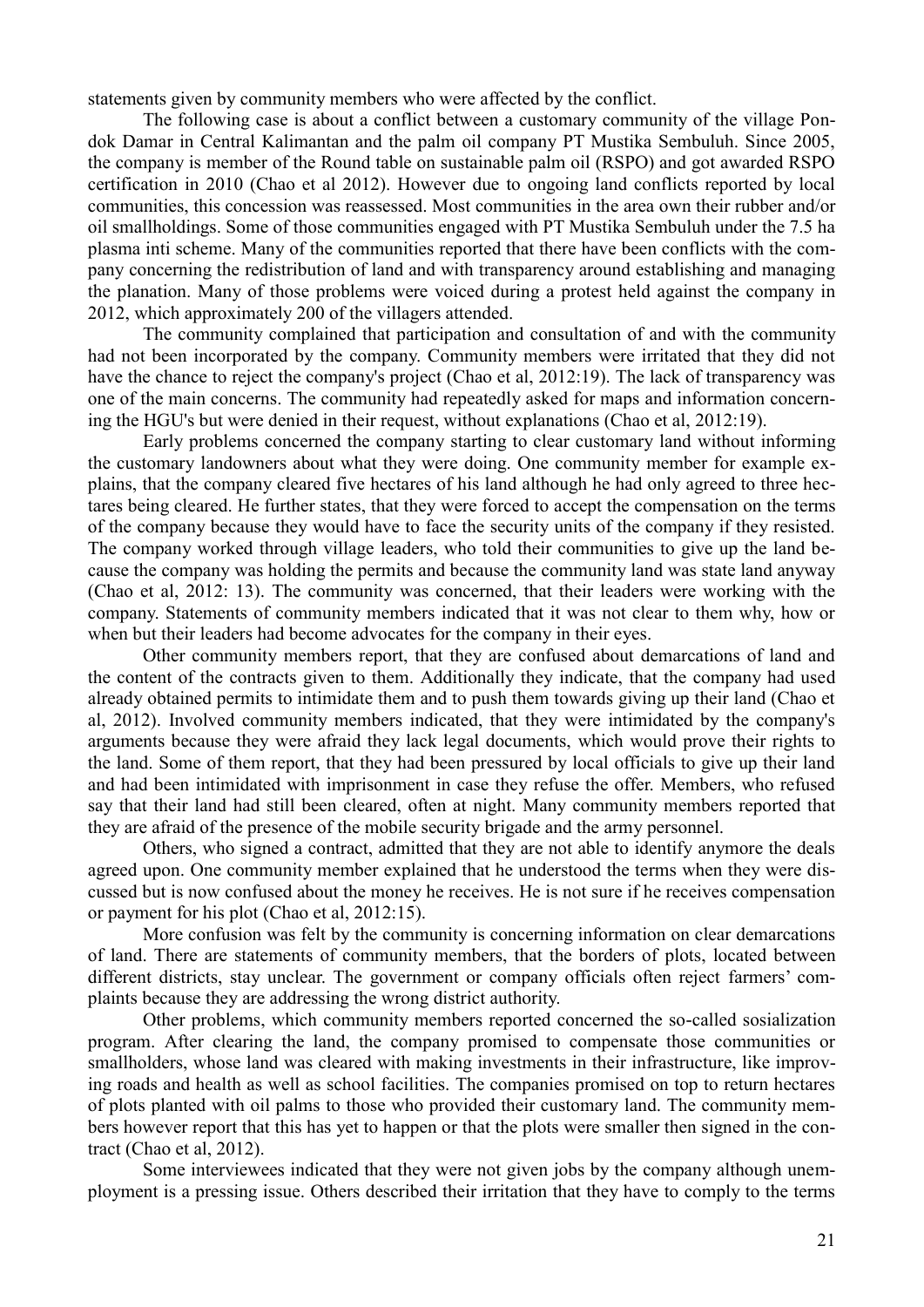of the company. Several reported that joining the plasma inti scheme promised to bring more money than to labor on the plantation. Like this they felt forced to agree. However, the company's terms include that the payment for the planted crops comes only every six months. The interviewees state that they would not have agreed to this, had they been aware of that before (Chao et al, 2012:15).

Since 2008, the company has not met the community's requests for gradual employment of the Pondok Damar people, clearing the sacred graveyards from oil palms, developing a secondary school inside the plantation area and many more (Chao et al, 2012:20).

#### **4.5 Conclusion**

In this section I will summarize the most important aspects of the case studies, because they will play a crucial part in later analysis. I will outline the most important aspects case by case in the same order as displayed in this chapter. The information derived from the case studies will be analyzed in the next chapter, in consideration of the theoretical framework developed in chapter 2.

The first case describes a conflict between two customary communities, Hibun and Sami and a palm oil company PT MAS. The Sami community rejected in the first place the offers of the company. Regardless, the company cleared part of the ancestral land. The much bigger Hibun community signed contracts with the palm oil company after the company offered 2 ha land for each 7.5 ha customary land and in addition the company introduced several development projects like schools, housing and hospitals. The 7.5 ha scheme was implemented but the company ignored the agreements made with the Hibun community. Their family lands were joined or segregated inaccurate concerning their family relations and plot sizes. Their letters of complaint were not acknowledged and they were threatened with possible imprisonment if they protested or worked against the palm oil company. Many community members reported that their leaders had become advocates for the palm oil plantation and that most of the profit would go into the pocket of the company and the task force.

The second case describes a conflict between the Minangkabau community and the district authorities. After the community had leased part of the land to a horse breeding station during colonial times, this land was converted automatically to state property after independence in 1945. The district authorities required written proof from the community, that this part of land belonged to their ancestral land. The community however had once made an oral agreement and could not provide official document. The government leased the land to an ex-military officer. The community was threatened to be declared a communist village if they oppose the district authority's decision. When he died, the community continued to claim the land as their customary land and wrote letters to the district authorities. Those letters were ignored and the land was granted to his daughter. Because, the authorities believed that the promised investment of the daughter would be a good opportunity for better development. Community members report that they were afraid to claim the land because they did not have any contract which proves it to be their land. The community felt that they were not ready to deal with the authorities. They lack representation and technicalities concerning contracts and land measurement.

The third case deals with a conflict between the Pondok Damar village and the palm oil company PT MS. The community engaged with the company under the 7.5 ha scheme and experienced several problems after that. The company partly cleared land, which the community did not give up for plantation purposes. It withheld information on how many hectares it would clear and cleared in some cases late at night. It did not respond to requests for more transparency from the community. Instead, many community members reported that they were threatened by the task force and could not turn to their leaders because they in fact represented the interests of the company. Many community members also admitted that they had difficulties understanding the contracts and the demarcations of plots determined by the company. Consequently they felt incapacitated to fight disagreements. Those disagreements refer to that the community members received less then 2 ha of planted plots, that the company failed to provide employment opportunities as well as to establish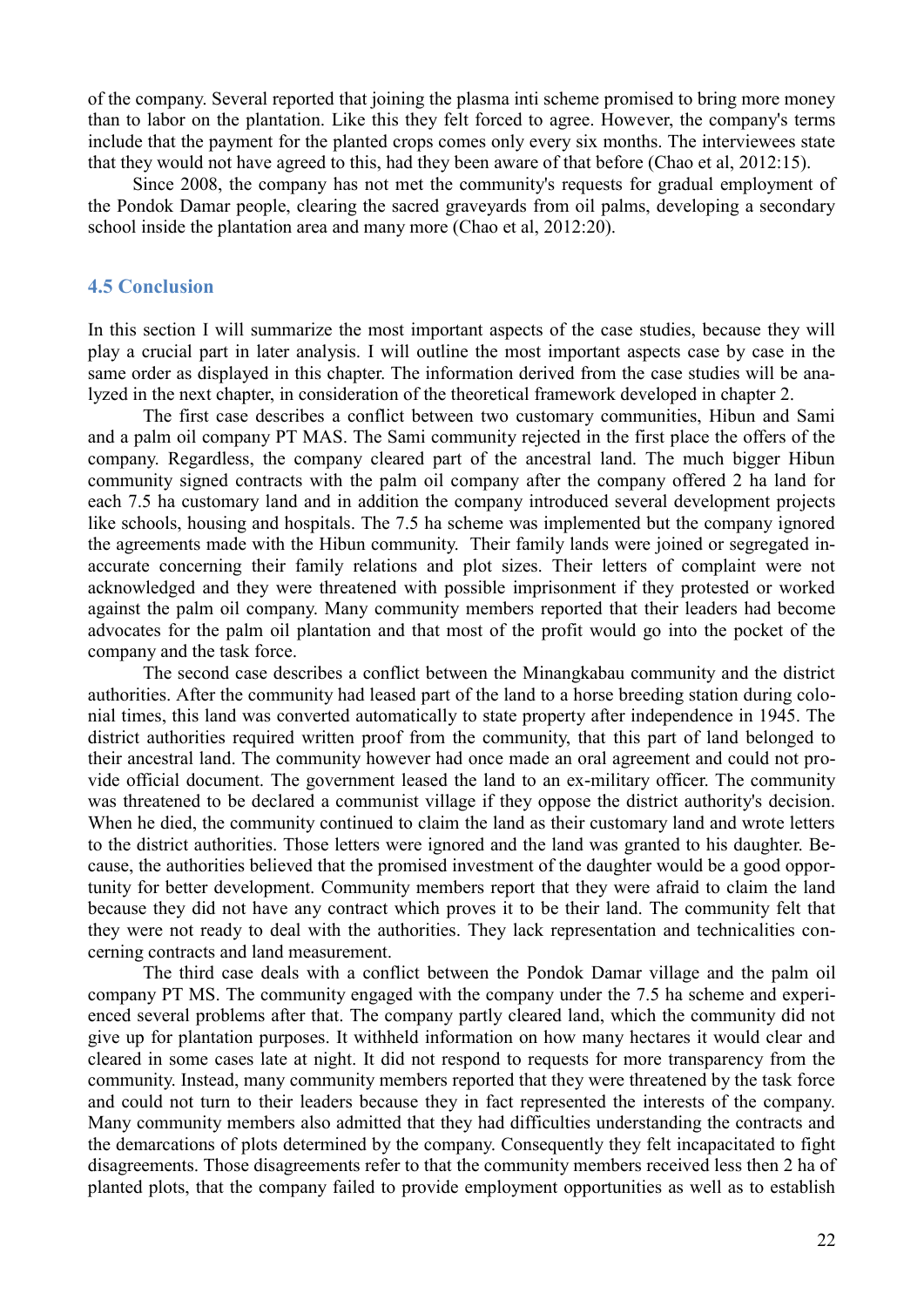the promised facilities, like a secondary school and a community center. The community voiced its concern in letters and demonstrations but reports that nothing has changed so far.

### **5. Analysis and findings**

In chapter 2 several specific concepts on possible ways to understand and to analyze the constructing of legitimacy, power and authority, were displayed. In the following chapter the context of Indonesia was examined, considering its laws and policies and their implications for indigenous communities in West Kalimantan. Subsequently, chapter 4 displayed how people in West and Central Kalimantan as well as in Sumatra are affected by those laws and policies. Throughout the three case studies, I illustrated that the self-governance of customary communities of Indonesia is constrained by the state government, local governments and palm oil companies. Within this chapter I will connect the concepts of property, Semi-Autonomous Social fields, access and power to the information from the case studies. This way I will examine the factors which are underlying the land expropriation of customary communities, see 1.2. Like this, I will be able to answer my research question; *What are the factors underlying the land expropriation of customary communities by palm oil companies in Indonesia?*

This chapter is divided into three parts, to examine each factor. It will begin by giving a definition of property and by illustrating the difference between *adat* and state law in constituting property. To do that, I revert to the three layers of property developed by von Benda-Beckmann et al (2006). The following part will turn to the concept of Semi-Autonomous Social fields (Falk Moore 1972) to analyse why each actor in the conflict feels legitimate in its claims for property. In other words, why the government accepts claims for property of the palm oil company but not of the customary community and why the customary community accepts claims of property by its members but not of the palm oil company. Finally I will examine the part , that power, authority and access take in whether a claim for property is accepted or not. Those concepts provide the theoretical framework for explaining how much impact each factor has on the expropriation of customary communities.

Because conflicts around legitimization claims are in this case related to the (non) recognition of land rights by the state, this part will start off with the notion of property. Property here is constituted as 'legitimate social relationship'. That means property is constituted if somebody's claim for an area of land is accepted by another one (Ribot and Peluso, 2003). First of all mechanisms which make someone's claim for property legitimate differ between customary law and state law in Indonesia. They differ in perceiving property relations (von Benda-Beckmann et al 2006). To reconstruct; the legal-institutional layer describes general categories in which property relations are perceived, the concretized layer describes concrete relationships between object and holder. The ideological layer describes how different ideologies change perceptions of property. The customary and the state tenure system are differ on all three layers. That means, they differ in rules and procedures which dictate the appropriation and transfer of land rights. Von Benda-Beckmann et al (2006) developed the concept of 'the bundle of rights', which is composed by so-called sticks. Those sticks represent rules, relations and obligations attached to property. By reverting to the bundle of rights, we can contrast the rules, conditions and obligations considering land acquisition under customary law with those under state law. For example, customary law prescribes inheritance and the utilization of land as condition to own it and land is not sold usually to outsiders of the community and inherited within the community, see chapter 3. Land plots are not separated by fences or walls, but rather by natural occurrences like tree rows. The community also separates them by knowing which family is cultivating which plot since long lines of inheritance. Here, 'to own' describes having the right to use and/or to cultivate the land.

Under state law the conditions to have claims for property legitimised look different. In this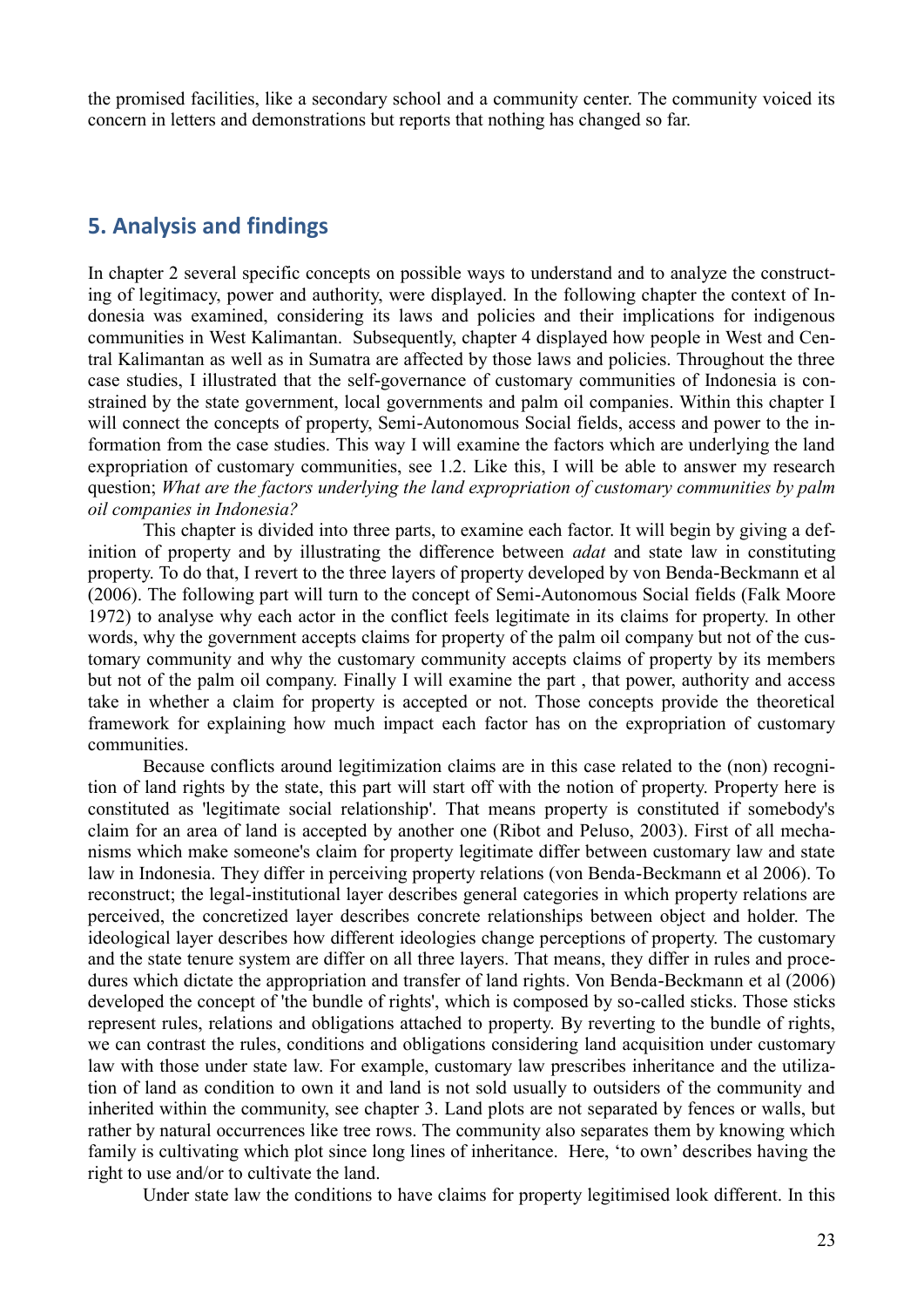case to acquire land for palm oil plantation development is tied to other conditions. The palm oil company can only obtain land, which is classified as non- or secondary forest. The company has to formulate a business plan, which has to be approved by the district authority and undergo further assessment to realize the plantation development. Before the company can start expanding its plantation it has to split the land in a way, which is standardized. The land plots are measured with a GPS system and divided into parcels of 7.5 ha. So while it is clear that there are differences in the ways of organizing land rights between state and customary law, the question remains why are the indigenous community and the palm oil company clashing in their claims for the land in question to be their own.

In both, state and customary law, those sticks form the structure behind property. They differ in nature but are accepted in their respective legal field. The company sees the land in question as legally theirs if it met all the conditions above, while the indigenous community claims the land to be their own because they are managing it since many years. One of the major differences lies in this understanding of property rights. That is, as illustrated in chapter 4, palm oil companies argued that they had the right to use the land because they were holding a plantation permit, issued by the government. Under customary law however persons need to prove that they are cultivating a plot of land in order to hold the property right for it.

Differing perceptions on how a claim for property becomes legitimate can also be traced back to differing ideologies. The way the state government is operating is influenced by western structures since colonial times as well as by its interaction with the global market. The export of palm oil brings with it private property rights and a capitalistic oriented ideology. *Adat* communities share a more traditional oriented ideology with values like common ownership and verbal agreements. Yet, there is evidence that *adat* leaders became advocates of a more capitalistic ideology during the Suharto era, so that a gap was established between their ideology and the one of their community. So there are different arenas, or fields, in which property can be claimed. This led to conflicts about the legitimization of land rights between palm oil companies and customary communities.

However, in order to understand why the outcomes of the conflicts are as described as in chapter 4 we have to analyze why one party always seems to draw on the short end of the stick. In other words, how come that customary rights to land are delegitimized by the state and then overrun by the oil palm company. In order to do that we need to examine the role, which power, access and authority has in the question of who gets the upper hand.

But first, let us illuminate why each of the conflicting parties feels legitimate in its claims on the base of Semi-Autonomous Social Fields (SAF) (Falk Moore 1972). The indigenous community in itself is a semi-autonomous social field, inducing, enforcing and living by customary law. Its autonomy reaches as far as customary law is accepted, in other words as far as people living by *adat* customs. That means, claims for its ancestral land seem legitimate to the indigenous community because they are defended based on its internal rules, such as having been inherited, cultivated and accessed since many years. The case of Pondok Damar for example showed, that community members do not want to use certifications for land rights to prove their ownership among themselves. They know they would not have to within theirs and neighboring communities, because it is widely accepted that people who cultivate land, own the right to it.

However, *adat* communities and their customary laws are embedded in the wider context of state laws of Indonesia. Embedded rather means determined by the wider context of state laws here, because through the PEL the state government has the right to declare that a customary community cannot define itself as *adat* community. This means, that claims within the customary SAF are not legitimate within the state SAF. Their land tenure system is not accepted when it comes to defending their land rights before a palm oil company, because the palm oil companies move within the field of the state government. Customary communities however also overlap with the field of the state. Otherwise, there would be no conflict to discuss here, if they were that easily expropriated from their land. The task force claims to move in both fields, because it includes members of the state government, the palm oil company and the customary community. It is however paid and con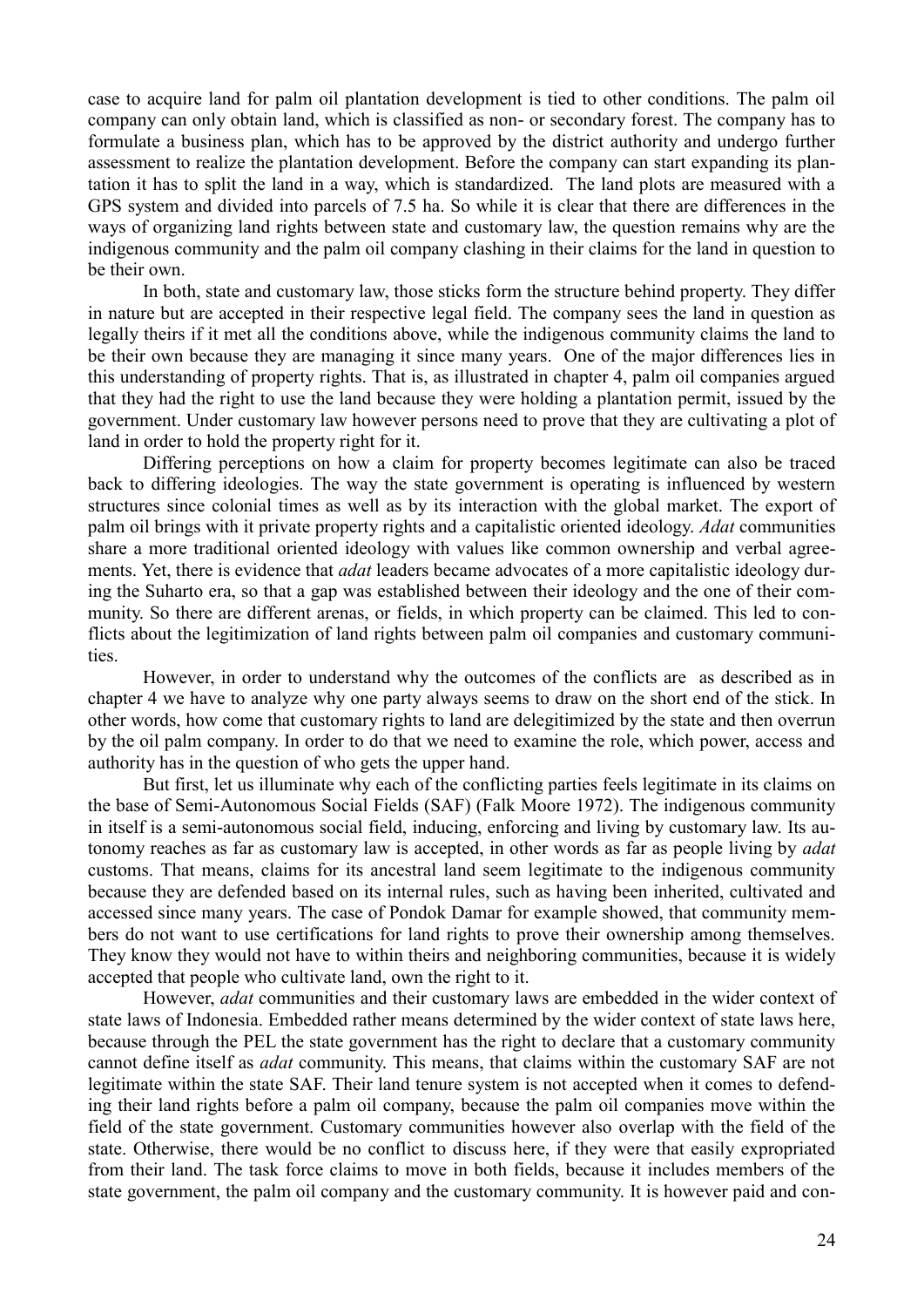trolled by the palm oil company. The state of Indonesia also displays a semi-autonomous social field, enforcing its own rules. As mentioned above, it asks for specific requirements to be met before it hands out property rights. Following Moore (1972), we could assume that its autonomy reaches as far as people are accepting and living by state laws. However, as shown throughout the last chapters, *adat* communities do not accept that the state gives away their ancestral land for palm oil plantation development. And yet is their land used to expand palm oil plantations. That means, although both display Semi-Autonomous Social fields the state can constrain the customary community. Customary communities can also refuse to accept state laws, but the events in the case studies showed that their land was cleared nonetheless. Thus, the question remains why.

So, the concept of Semi-Autonomous Social Fields is not comprehensive enough to uncover the uneven power relations, which are subject to this conflict. How people are accessing those fields is crucial to that. This is where we need to examine the importance of access and authority when it comes to executing power.

This is where we draw on theories of property rights and access by Ribot (1998) as well as of power and authority by Sikor and Lund (2009), in order to explain why indigenous communities are not able to keep companies from taking the land, they claim to be theirs, based on customary law.

First of all let us deconstruct how the interaction of power, access and authority constitutes who gets to dominate in the conflicts as described in chapter 4. This part starts with how the state government gets to execute its power over customary law. That means examining laws, which were legislated to control the self-governance of customary communities. That is followed by how local governments and palm oil companies make use of these laws, while acquiring land the communities claim to be theirs. This section then closes by displaying the consequences for the communities resulting from the interaction with the palm oil company.

Power and authority are established by the state through legislating laws and policies and through exercising police and army force. The state of Indonesia ensured to have the power in the first place by deciding how customary communities manage themselves under *adat* law by altering already existing laws. First, article 3 of the Basic agrarian law states that customary law communities shall be recognized as such but also dictates *adat* communities to be in the line of state interest. This takes away the autonomy of indigenous communities to keep on living and working as they did, because state interest is not further specified.

This is an exemplification of delegitimizing a community in its right to rule itself. That means, although *adat* communities are recognized as self governing communities in the constitution, it takes one amendment to have the say over whether that self governing is permitted or not.

State officials and companies are claiming to move along the line of development and often justify actions, like expropriation, with that argument. This is displayed in the case of West Sumatra, where the argument against customary people cultivating the land is that it would hinder development. That means, if developing a palm oil plantation is in state interest, indigenous communities who are cultivating the land have to give way.

Second, and this constrains *adat* communities' autonomy even further, took the state care of being the one deciding on whether a community is an indigenous community or not. This is crucial when it comes to the Plantation Estate Law, which dictates the applicant for land to enter the discussion with the local customary communities but only if they are recognized as such. That means, the state has the last word when it comes to whether ancestral land can be used for palm oil plantations or not. This is because the state itself evaluates the criteria, if it is in its own interest and/or if the community counts as indigenous community. Thus, if it can pursue claiming land under customary law.

Third, the state establishes its power and its authority over *adat* communities by using police and army force. In all three cases, communities were threatened and intimidated by the police, the army or security forces. They often have to conform to state interest, here plantation development, because they are left with no or worse alternatives. They were threatened with imprisonment or actually put into prison, when they tried to take on action against operations of the palm oil company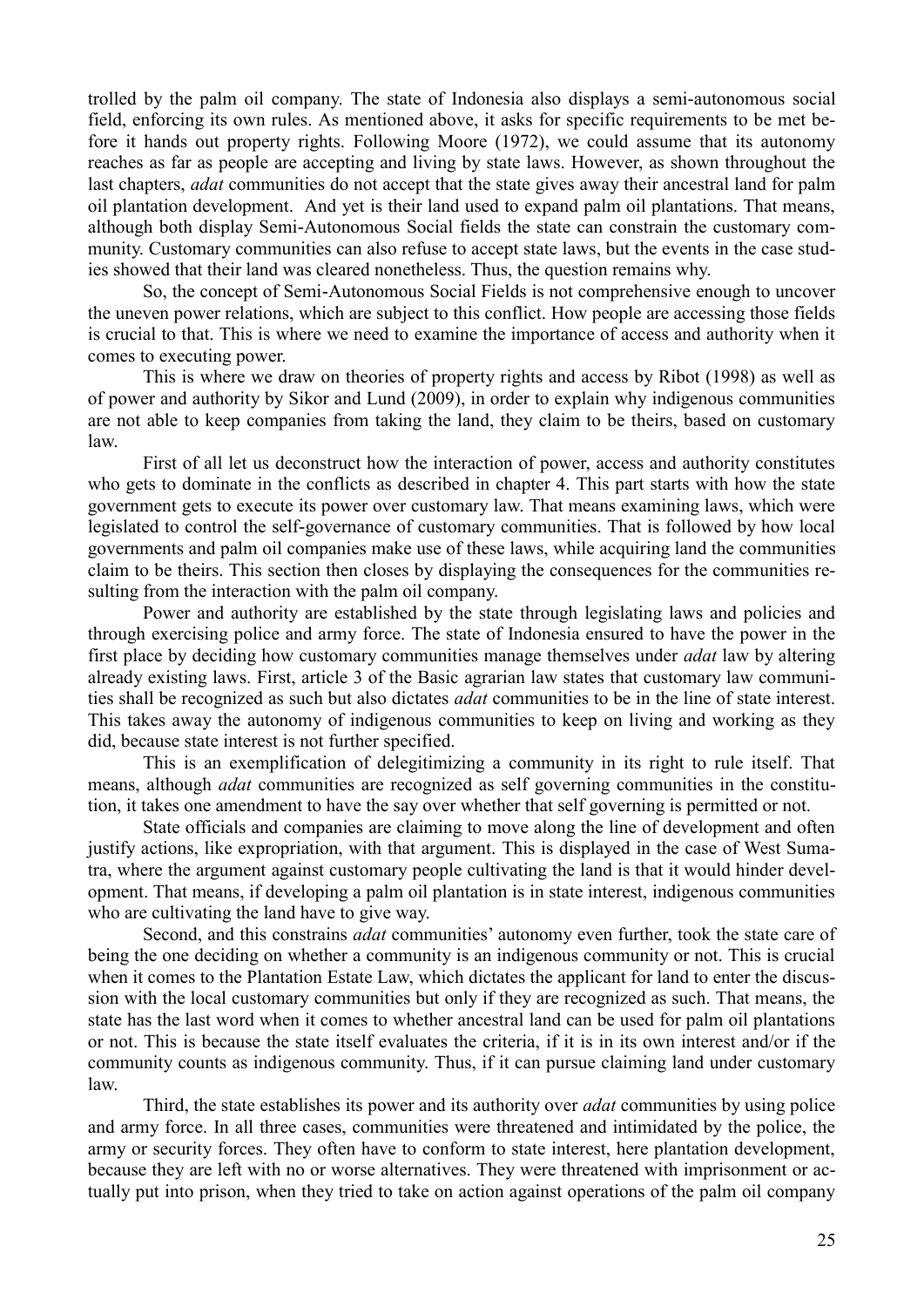in both forms-organizing demonstrations and complaining letters.

In the case of West Sumatra, the community was threatened to be declared as a communist community opposing the current regime. The Sami community for example, was left alienated from its neighbouring community, because it did not engage with the company. Those threats led to a shut down of most counter action.

Those previous three points made clear that the state has the legislative and executive power to constrain *adat* communities.

The following part will illustrate how having access to this power determines the outcome of the conflict. Those three points implicate, that customary communities have it difficult to make use of state laws to defend their claims. Palm oil companies however can. They move along the line of how the state operates. That means they use the same, or adjust to the same business grammar and procedures the government requires to acquire land. Like this, they share the same language norms to follow procedures of land acquisition. In other words, palm oil companies are accessing state laws and procedures to build up plantations. For example, palm oil companies claim to work with HGUs and ownership certificates, which the local and the state government accept as proof for having the right to a piece of land. Customary communities are forced to move along the same line of argumentation, if they want to defend their claim to a piece of land. They are requested to present a written form of proof that the land belongs to them. For exaample, when the Hibun community as well as the Pondok Damar people, wanted to defend their case in court they were requested to present a standardized form of *adat* as base for their arguments. Also when those communities decided to engage with the companies under the 7.5 scheme, they had to use common standards. These included exact measuring and defining of the physical area with a GPS system. In all cases was the community required to perform measurements in hectares with a GPS or some sort, to be able to even have a discussion about the land plots. Moreover it was dictated to separate or combine several plots in order to fit into the 7.5 scheme. These requirements display the standardized procedure for land acquisition.

So, what are the consequences for *adat* communities, which are trying to defend their land. First of all, one consequence is that the palm oil company took over land plots, which had no written proof of ownership. However those plots were claimed customary land. Community members had not given them up for plantation purposes. The Sami community had lost over 100 ha while members of the Pondok Damar village reported that the company had taken more hectare than it was agreed upon. Customary communities are often denied access to the requested way of communicating their ownership to the palm oil company, because they either lack official documents which constitute their landowner-ship in the first place or the expertise to understand the contracts after they engaged with the company. Customary leaders of Pondok Damar explained to the community that their land was state land and that the company would take the land anyway. In the case of Sumatra, community members were afraid to lose in their fight for their land because they did not have legal documents and were intimidated by the technical language local officials used. In Central Kalimantan people reported that they did not understand the fine-print in the contracts after they made oral agreements with the company.

After the Hibun and the Pondok Damar community engaged with the palm oil companies, they had to face several other consequences. The so-called sosialization program was implemented poorly. Community members often received fewer hectares of planted plots than it was agreed upon or they are still waiting to receive any at all. Additionally they were now depended on the company considering all of their farming input, like fertilizer or seeds. The company had created a monopoly, in which the community depended on palm oil plantation output for its income. That severely decreased the possibility for self-sufficiency. Additionally, the company was the sole provider for farming inputs, like seeds and fertilizer which made the community more dependent.

PT MAS and PT MS had secured the access to power over the community because it had included customary leaders as well as the district government and joined in the task force. Interviewees of the Hibun and the Pondok Damar were concerned with the task force being paid by the company and with their leaders becoming advocates for it. Thereby the companies had also secured ac-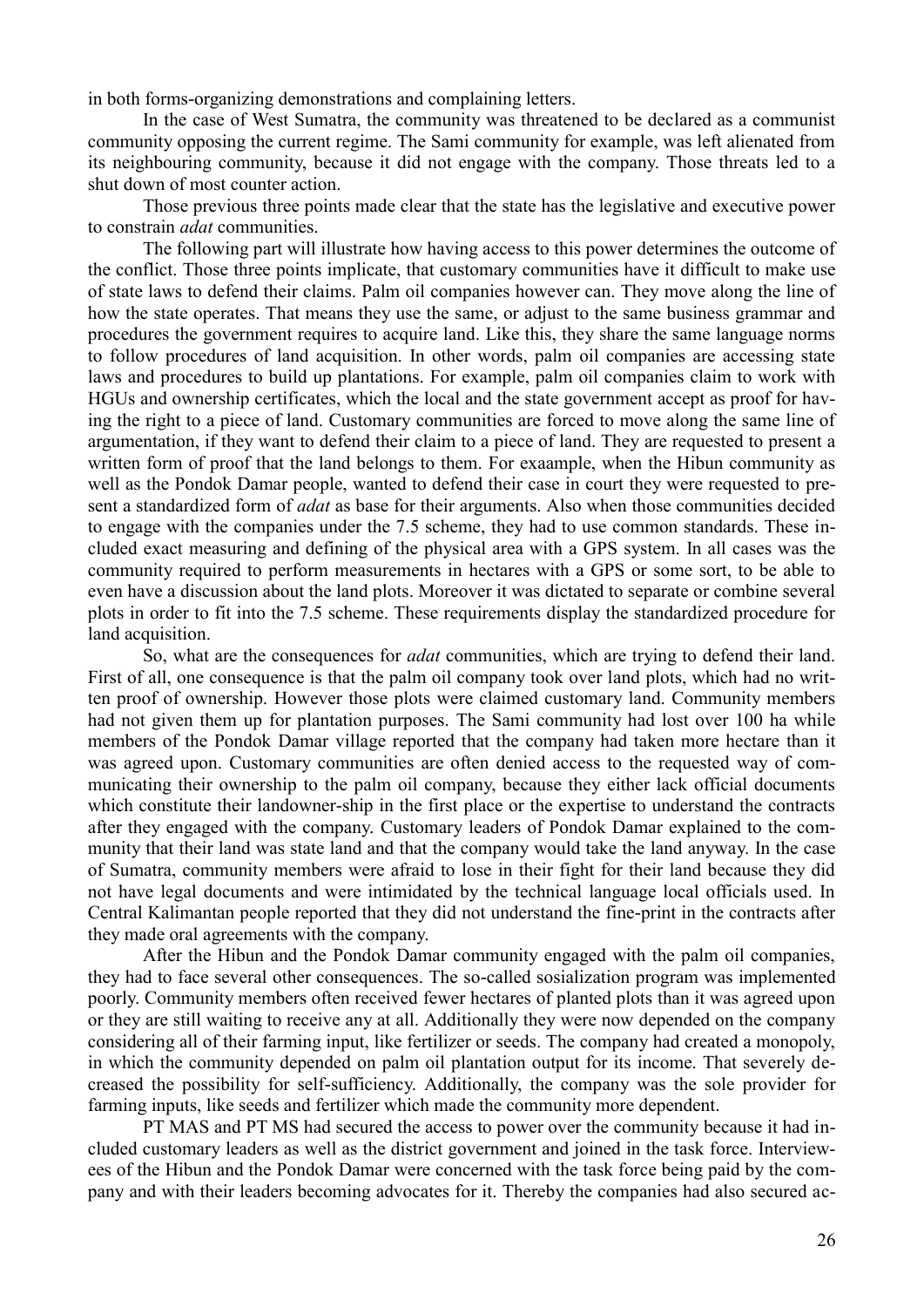cess to information about the communities' land. Members of both communities however indicated that this did not work both ways. On the contrary. Although the task force claimed to be also representing the communities, they felt ignored and left alone when confronted with administrative challenges. Their protests were dissolved through mediations by their leaders, in order to be imprisoned afterwards. Every community of the three cases reported that letters of complains or requests for clarification, area mapping or transparency had been ignored by the palm oil company and/or the land registration office.

All those consequences considered, the communities felt that the palm oil companies made profit from their customary land without including them. They felt powerless against the palm oil company, often backed by local governments and customary leaders.

Based on the information constituting this thesis I can derive the following conclusions. First, the state favours investment of palm oil companies over cultivation of land by customary communities, because it contributes a significant share to its GDP. District governments favour investment of palm oil companies because they are benefiting from illegal payment or personal favors. So, the state government uses legislative and executive power to constrain the self-governance of *adat* communities, by having them conform to the state interest. Using legislative power means that the government changed existing laws to overpower customary self-governance. State interest concerns here to clear more land for the establishment of palm oil plantations. That means acting against the establishment of a palm oil company is equivalent to acting against state interest, which can then be classified a crime. Using executive power means, that district authorities monitor over the implementation of these policies and revert to punishment if they are not followed. So, having access to that power, enabled the palm oil companies to take over land which customary communities claimed to be theirs. Not having access to that power meant for the communities, that their complains and requests for transparency were ignored. What becomes evident throughout this chapter is that power plays the most crucial part constituting access to land. Although customary communities have been cultivating their land according to *adat* law since several generations, they are forced to express their claims in terms of state law if they want to have claims for their land legitimized and thus be able to defend it before the palm oil company. The palm oil companies however did not succeed in getting all customary communities of the three cases to accept its legal requirements under state law for land acquisition as legitimate, so it resorted to physical power through district governments. Communities are actively threatened by police forces and are left in the feeling of being in the minority by ignoring their complains and requests for transparency. The palm oil companies took advantage of the fact that most of customary land is declared state land and that the communities were not equipped with written forms of ownership. This put the communities under pressure, because they were facing worse alternatives. The Sami community for example stopped fighting the company, because the alternative, that they would be alienated from their neighboring communities, seemed worse. The leaders of the Pondok Damar village stated, that their land was state land anyway. So the people Pondok Damar people thought that the alternative to giving up part of the family land would be loosing all family land. The Hibun community engaged in the saham scheme, because they feared otherwise to get no money at all.

However, even after engaging with the palm oil company under its legal requirements, the Hibun and the Pondok Damar community were denied the benefits promised to them. The farmers felt, that they were treated like labourers rather than landowners. The palm oil companies had taken advantage of the fact, that farmers lacked the technical know how to interpret the fine print of the contracts or the outcomes of the GPS measurements. The palm oil companies also knew that they were backed by district governments, so that most of the communities were in an inferior position considering physical power. They knew they were also backed by state legislation, because of the amendments which constrain communities in their ability for self-governance.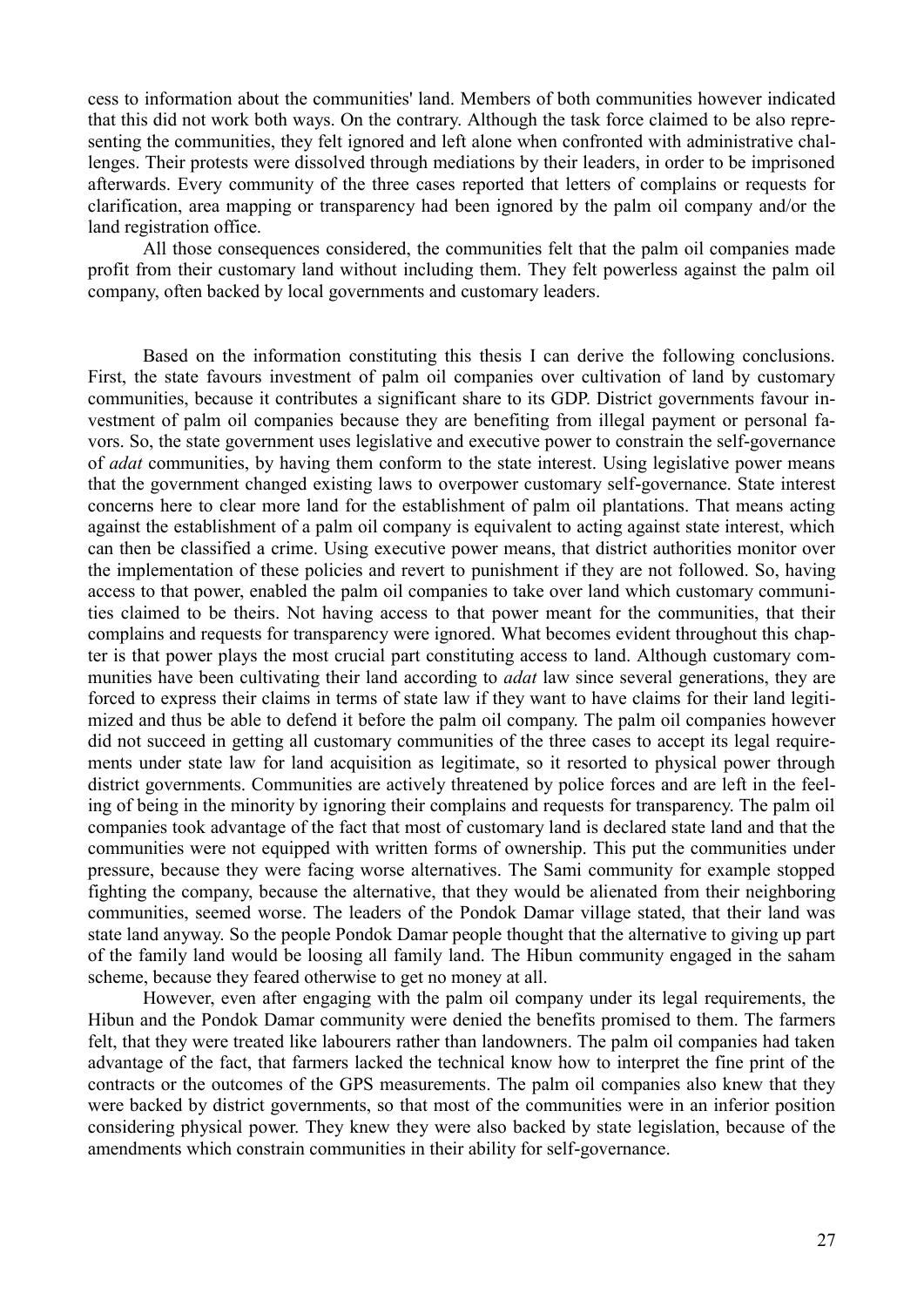For those case studies, we can therefore conclude that their claims for land rights were delegitimized – not because they claimed it under *adat* law because they fulfilled requirements under state law. But because they had less access to power.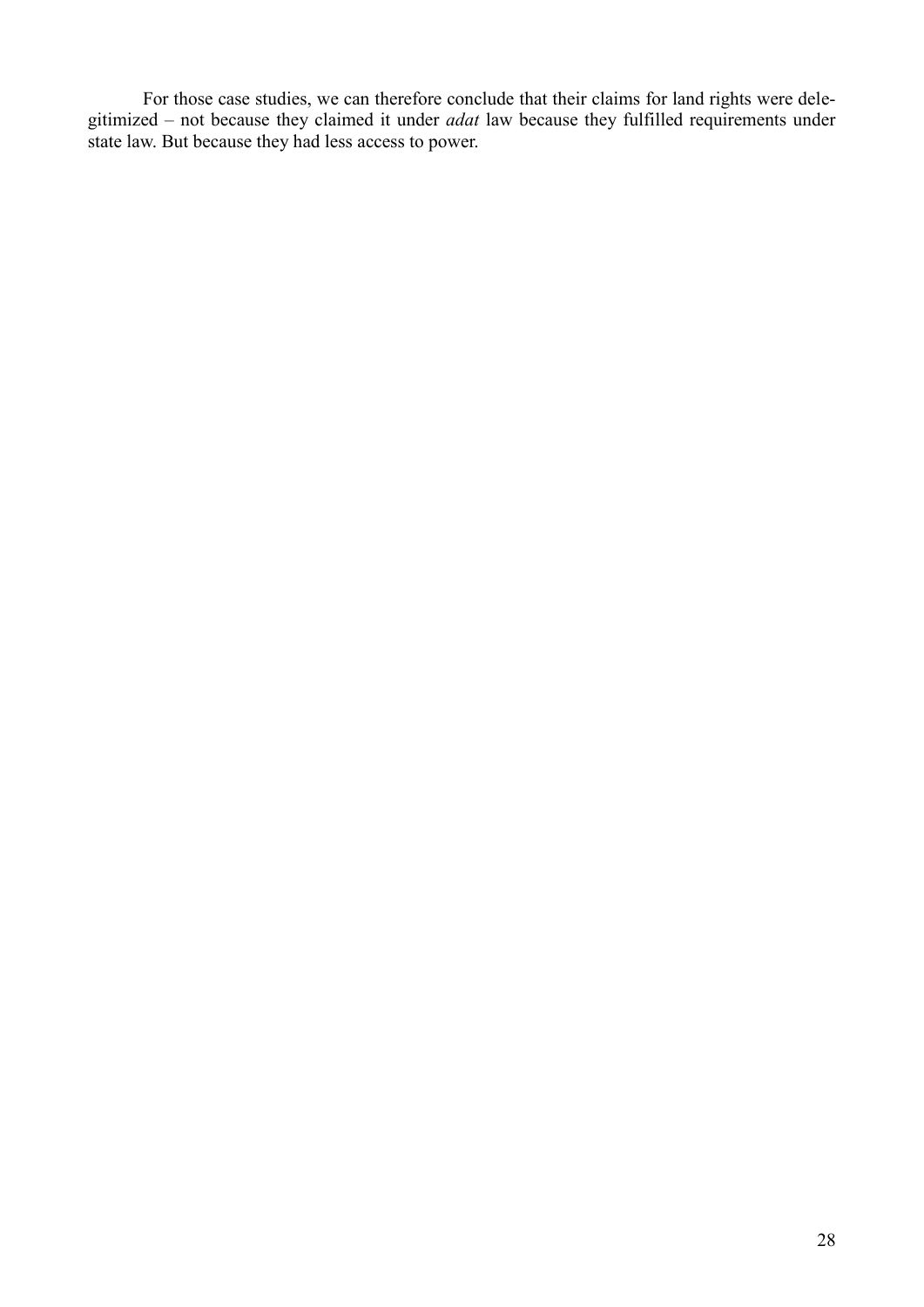# **6 References**

Bakker, Laurens and Moniaga, Sandra (2010): *The Space Between: Land Claims and the Law in Indonesia*. Asian Journal of Social Science, Volume 38, No2, pp. 187-203, 2010.

Biezeveld, Renske (2004*): Discourse shopping in a dispute over land in rural Indonesia*. Ethnology, volume 43, No 2, pp. 137-154, 2004.

Chao, Sophie, Agustinus Karlo Lumban Raja, Fandy Achmad Chalifah, Rantri Kusumohartono (2012): *A study on the right to free, prior and informed consent in PT Mustika Sembuluh, Central Kalimantan, Indonesia*, Forest Peoples Programme 2012.

Chemsain Konsultant Sdn Bhd (2000): *Environmental Impact Assessment (EIA) guidelines oil palm plantation development* (third draft). State Environmental Conservation Department (ECD), Sabah, Malaysia, November 2000.

Cheyns, Emannuelle (2012): *Making 'minority voices' heard in transnational arenas Reintroducing justice and attachments*. Workshop governing sustainable agriculture through multi-stakeholder initiatives, Montpellier, 12-14 December 2012.

Clerc, Joanna (2011*): Tenure security and oil palm expansion on customary lands in Indonesia, case study in West Kalimantan*, fes.org.in, 2011.

Colchester, Marcus, Jiwan, Andiko, Martua Sirait, Asep Yunan Firdaus, A. Surambo, Herbert Pane (2006): *Promised land : palm oil and land acquistition in Indonesia : implications for local communities and indigenous peoples*. Published in 2006 by Forst People programme, Perkumpulan Sawit Watch, HuMA and the World Agroforestry Center.

Engle Merry, Sally (1991): *Law and colonialism*. Law & Society Review*,* Volume 25, No. 4 (1991), pp. 889-922.

Held, David, McGrew, Anthony, Goldblatt, David, Perraton, Jonathan (1999*): Global transformations. Politics, economics and culture* (Stanford/Cambridge 1999).

Moore, S.F. (1973). *Law and Social Change: The Semi-Autonomous Social Field as an Appropriate Subject of Study, Law & Society Review*, Volume 7, No 4, p.p. 719-746, 1973.

Ribot, Jesse C. (2002): *Theorizing access: Forest profits alsong Senegal's charcoal commodity chain*. Development and Change Volume 29, No 2, p.p 307–341, April 1998.

Ribot, Jesse C., Peluso, Nancy (2003): *A theory of access*. Rural Sociology Volume 68, No 2, p.p. 153–181, June 2003

Rietberg, Petra (2011): *Clearing Land, Obscuring Rights: Seeking Benefit and Claiming Property in a Process of Oil Palm Plantation Expansion in West-Kalimantan, Indonesia*. (MSc). Wageningen University.

Sikor, Thomas and Lund, Cristian (2009): *Access and Property: A question of power and authority.* Development and change Volume 40, No 1, p.p 1-22, Institute of social studies (2009).

Sirait, Martua T. (2009): *Indigenous Peoples and Oil Palm Plantation Expansion in West*